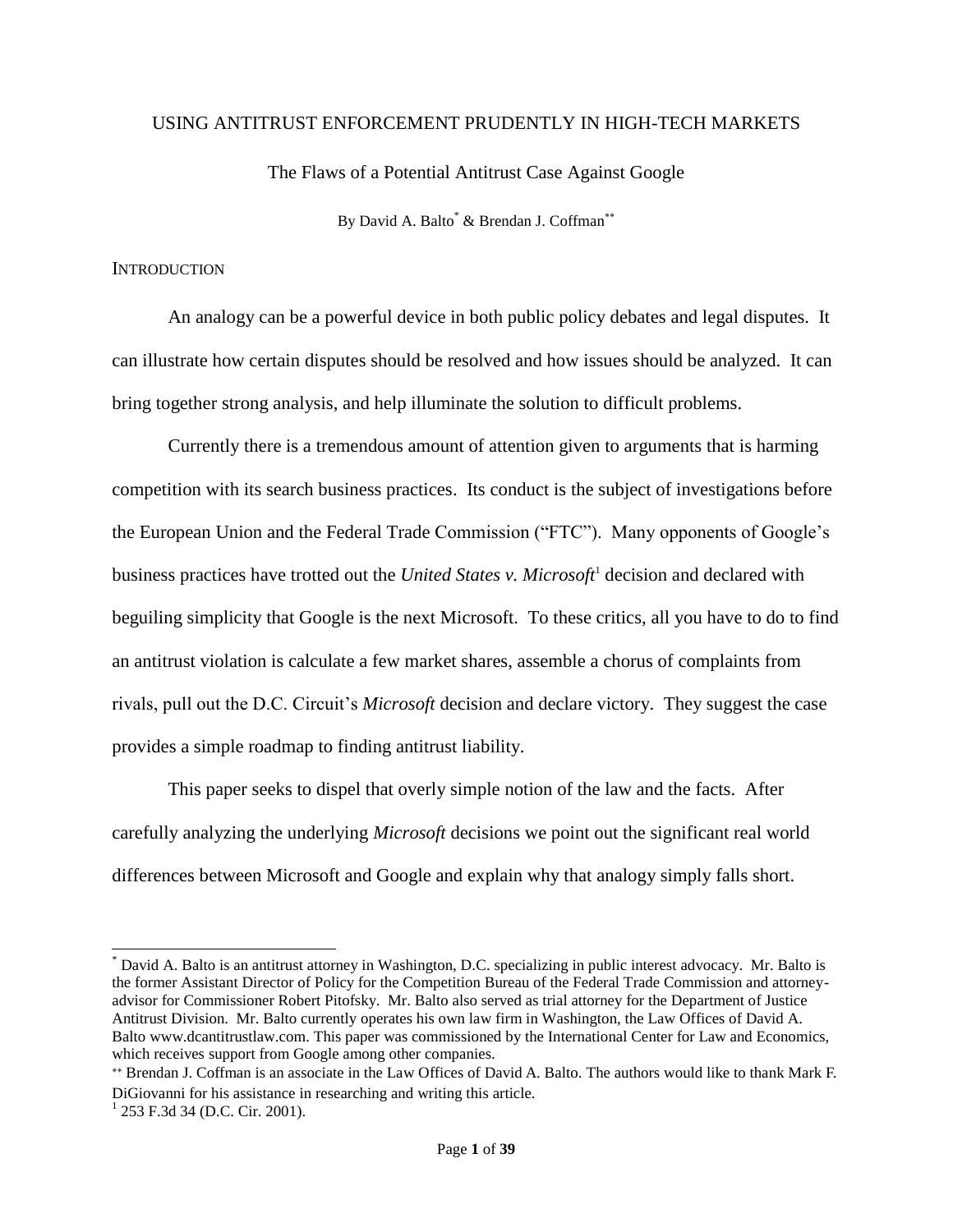We begin with an observation about the challenges of antitrust enforcement in high technology markets. For over a decade, there has been a healthy debate over whether or not high technology markets require unique antitrust analysis.<sup>2</sup> Antitrust doctrine, after all, developed long before anyone ever "got mail" via AOL or "friended" somebody on Facebook. The principle concern over applying traditional antitrust doctrine in high technology markets is not derived from the novelty of the products. Instead, the question is whether the dynamic, innovation-driven nature of high-technology markets threatens to render traditional antitrust doctrine on monopoly power and exclusionary conduct obsolete. 3 Judge Richard Posner weighed in on the matter, declaring:

[T]here is indeed a problem with the application of antitrust law to the new economy, but that it is not a doctrinal problem; antitrust doctrine is supple enough, and its commitment to economic rationality strong enough, to take in stride the competitive issues presented by the new economy. The real problem lies on the institutional side: the enforcement agencies and the courts do not have adequate technical resources, and do not move fast enough, to cope effectively with a very complex business sector that changes very rapidly.<sup>4</sup>

<span id="page-1-0"></span>The suppleness of antitrust doctrine was put to the test in *United States v. Microsoft*, 5

which at least one commentator has called "the defining antitrust case of our era."<sup>6</sup> In *Microsoft*,

the D.C. Circuit Court of Appeals recognized the debate over traditional antitrust doctrines'

applicability to high tech markets:

<span id="page-1-1"></span>We decide this case against a backdrop of significant debate amongst academics and practitioners over the extent to which "old economy" §2 monopolization doctrines should apply to firms competing in dynamic technological markets characterized by network effects. . . . we note that there is no consensus among commentators on the on the question of whether, and to what extent, current monopolization doctrine should be amended to account for competition in technologically dynamic markets characterized by network effects.<sup>7</sup>

l

<sup>2</sup> *Compare* Thomas A. Piraino, Jr., *A Proposed Antitrust Approach to High Technology Competition*, 44 WM. & MARY L. REV. 65, 97 (2002) (proposing that courts should focus on the purpose of the defendant's conduct rather than the market structure); *with* Richard A. Posner, *Antitrust in the New Economy*, 68 ANTITRUST L.J. 925, 925 (2001) (arguing that existing antitrust doctrine is applicable to "new economy" markets).

<sup>3</sup> *See, e.g.* Timothy Muris, Antitrust in a High-Tech World, WALL STREET JOURNAL, Aug. 12, 2010.

<sup>4</sup> Richard A. Posner, *Antitrust in the New Economy*, 68 ANTITRUST L.J. 925, 925 (2001).

<sup>5</sup> 253 F.3d 34 (D.C. Cir. 2001).

<sup>6</sup> John E. Lopatka, *Assessing* Microsoft *from a Distance*, 75 ANTITRUST L.J. 811, 813 (2009) [hereinafter Lopatka].

<sup>7</sup> United States v. Microsoft, 253 F.3d 34, 49 (D.C. Cir. 2001) [hereinafter *Microsoft* Appellate Decision].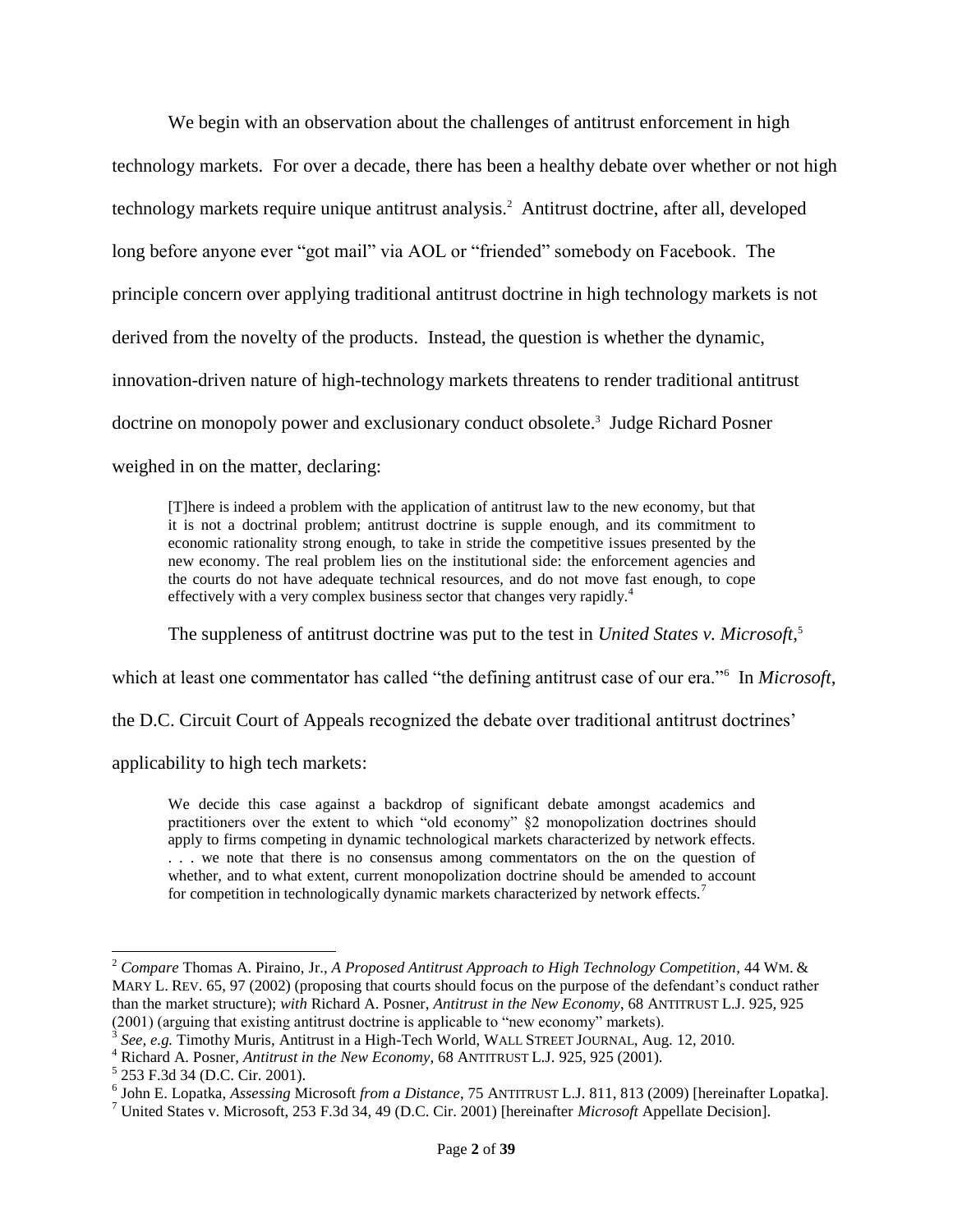The court however, refused to deviate from established methods of assessing allegedly anticompetitive conduct.<sup>8</sup> It followed the traditional path of defining a market, assessing market power and barriers to entry, assessing exclusionary conduct, and considering procompetitive justifications in a method called "straightforward" by one set of commentators.<sup>9</sup>

<span id="page-2-1"></span><span id="page-2-0"></span>Perhaps symptomatic of the court's refusal to vary its approach to assessing antitrust liability, the D.C. Circuit's *Microsoft* opinion and the subsequent consent decree has been assailed from all sides. For example, some commentators have criticized the U.S. Department of Justice ("DOJ") and the D.C Circuit Court of Appeals for finding liability based mostly on intent and theory and not demonstrable anticompetitive effects.<sup>10</sup> Others have agreed with the liability finding but dubbed the resulting consent decree a "remedial failure."<sup>11</sup> Still others have concluded that the entire case had an effect opposite its intention, and "left competition hobbled and significant violations of antitrust law largely uncorrected."<sup>12</sup> Still others ardently defend the finding of liability and the final remedy.<sup>13</sup> Carl Shapiro, who served as an expert in the remedy phase of the Microsoft case, later wrote that "[e]ach era has its landmark antitrust case . . . [a]nd each such case is a creature of the competitive context in which it arose."<sup>14</sup> *Microsoft* was representative of the turbulence when the "Internet Tidal Wave" crashed down on the budding software industry.<sup>15</sup>

 $8$  *Id.* at 50. The court did however consider Microsoft's arguments that monopoly power should be assessed in light of the unique nature of technologically dynamic markets. *Id.*

<sup>9</sup> Harry First & Andrew I. Gavil, *Reframing Windows: The Durable Meaning of the* Microsoft *Antitrust Litigation*, 2006 UTAH L. REV. 641, 679 [hereinafter First & Gavil].

<sup>10</sup> Lopatka, *supra* note [6,](#page-1-0) at 812-13.

<sup>11</sup> Carl Shapiro, Microsoft*: A Remedial Failure*, 75 ANTITRUST L.J. 739 (2009) [hereinafter Shapiro].

<sup>12</sup> First & Gavil, *supra* note [9,](#page-2-0) at 644.

<sup>13</sup> *See, e.g.*, David S. Evans, Albert L. Nichols & Richard Schmalensee, United States v. Microsoft*: Did Consumers Win?*, 1 J. COMPETITION L. & ECON. 497 (2005).

<sup>14</sup> Shapiro, *supra* note [11.](#page-2-1)

<sup>&</sup>lt;sup>15</sup> Shapiro, *supra* note [11](#page-2-1) (citations and internal quotation marks omitted).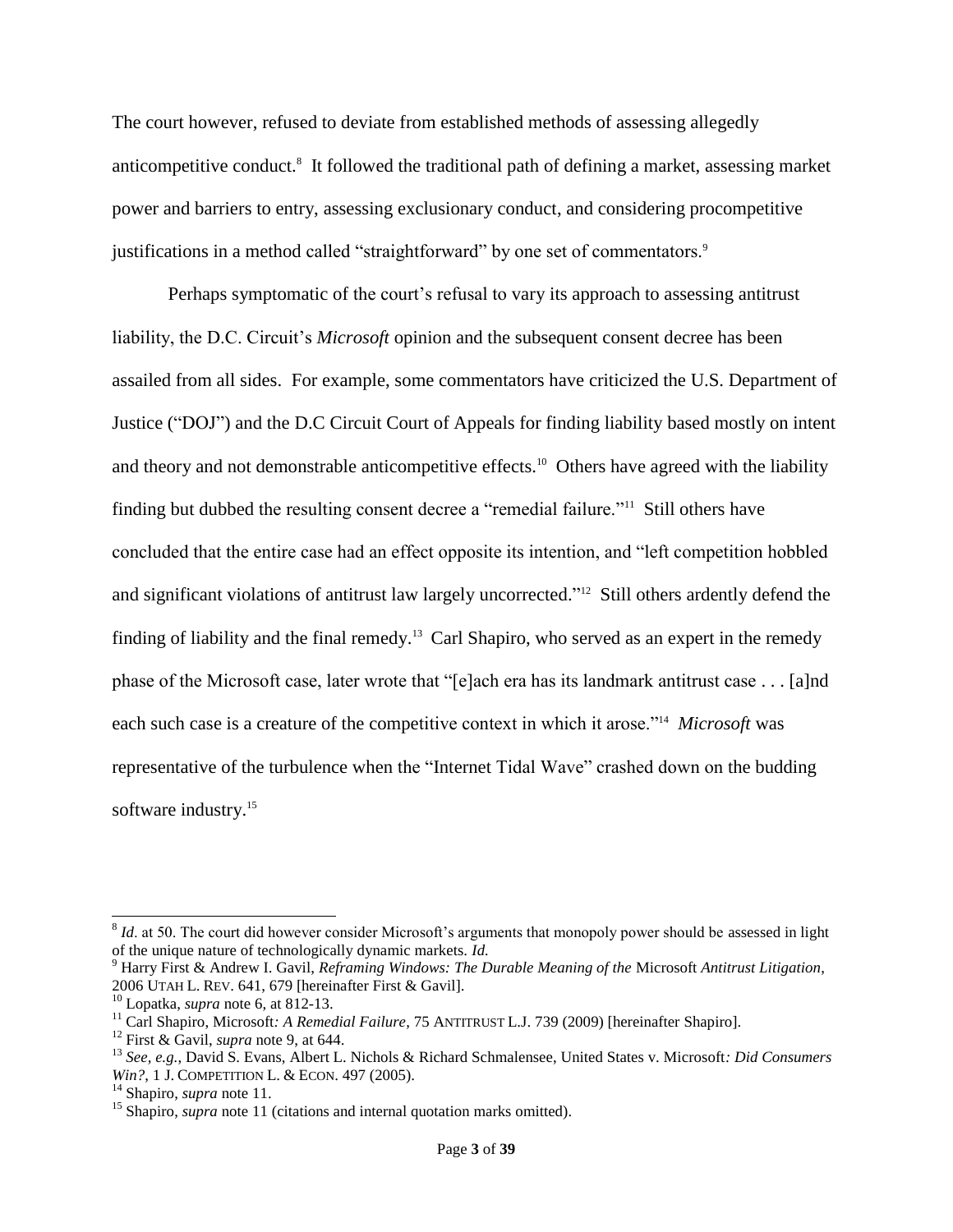Last June, nearly ten years to the day from the *Microsoft* holding, Google Inc. ("Google") announced that the U.S. Federal Trade Commission ("FTC") is conducting a formal review of Google's business practices.<sup>16</sup> A few months later, Google Chairman Eric Schmidt and representatives from other players in the online search market were called to testified before the Senate Subcommittee on Antitrust, Competition Policy and Consumer Rights in a hearing entitled: The Power of Google: Serving Consumers or Threatening Competition.<sup>17</sup> These events have prompted speculation about the FTC bringing an antitrust case against Google and creating the next defining antitrust case of our era.

As this paper will demonstrate, antitrust enforcers should proceed very cautiously in considering potential enforcement action against Google. Many opponents of Google's business practices have trotted out the *Microsoft* decision and declared with beguiling simplicity that Google is the next Microsoft. To these critics, all you have to do to find an antitrust violation is calculate a few market shares, assemble a chorus of complaints from rivals, pull out the D.C. Circuit's *Microsoft* decision and declare victory. This paper seeks to dispel that overly simple notion of the law and the facts. After carefully analyzing the underlying Microsoft decisions we point out the significant real world differences between Microsoft and Google and explain why that analogy simply falls short.

Any similarities to *Microsoft* are superficial, and prevailing antitrust doctrine and sound enforcement policy firmly support Google's business practices in online search. The DOJ's investigation of Microsoft unveiled a company with insurmountable market power in a readily definable market, an industry with prohibitive barriers to entry and network effects, a business

<sup>&</sup>lt;sup>16</sup> Supporting choice, ensuring economic opportunity, THE OFFICIAL GOOGLE BLOG (June 24, 2011, 9:01 AM), http://googleblog.blogspot.com/2011/06/supporting-choice-ensuring-economic.html.

<sup>17</sup> *The Power of Google: Serving Consumers or Threatening Competition? Before S. Subcomm. On Antitrust, Competition Policy, and Consumer Rights*, September 21 2011, *available at*

http://www.senate.gov/fplayers/jw57/commMP4Player.cfm?fn=judiciary092111p&st=1500 (webcast of hearing).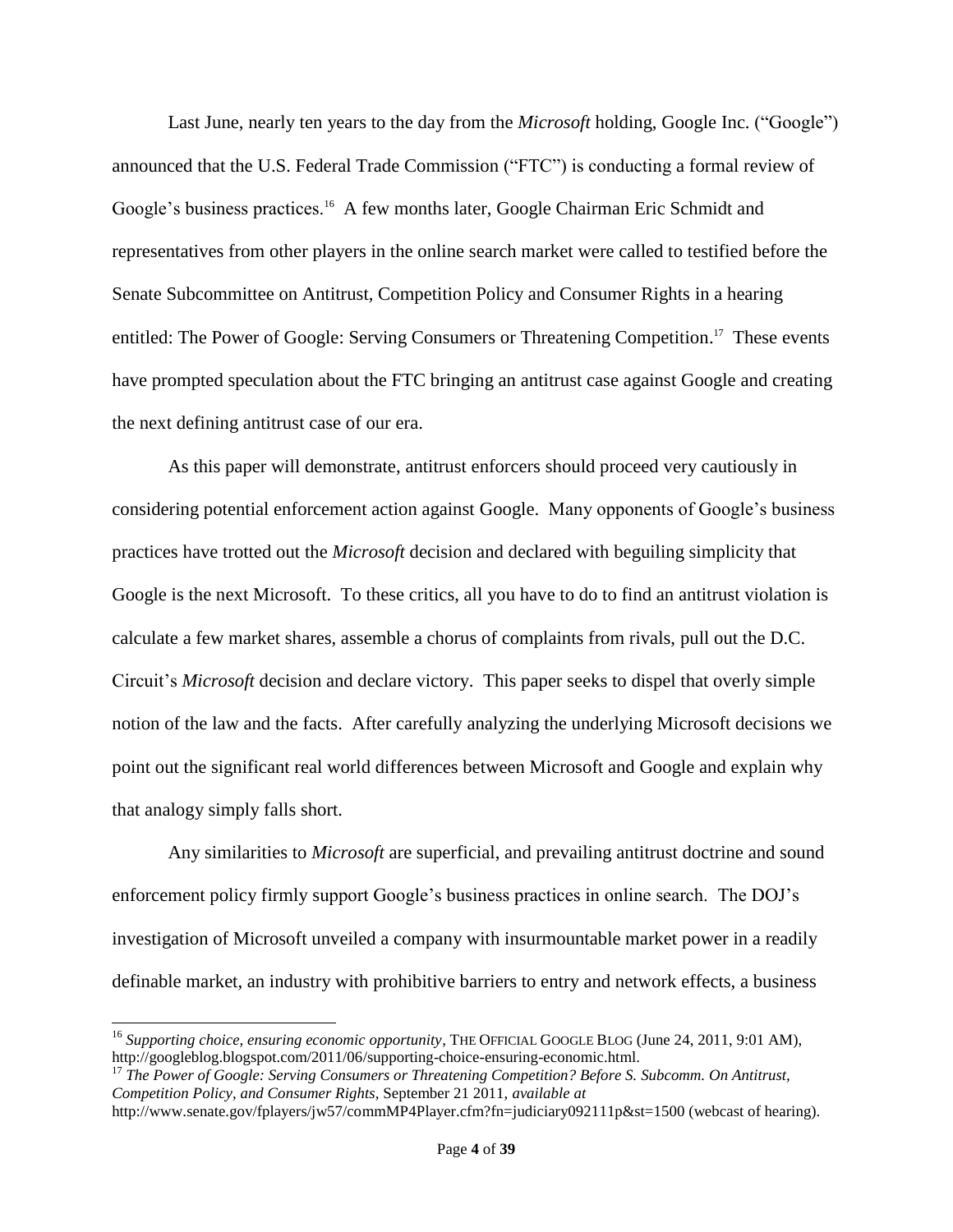practice of targeted exclusion of any viable competitor through aggressive means, and an absence any procompetitive justifications for the exclusionary conduct. The same is not true with Google. Google is a leader in traditional search, but this position is perpetually in jeopardy and competition is just a click away. Furthermore, it is far from clear that the search market is definable, as change occurs rapidly, and is unlikely to stagnate soon. Google's conduct is not exclusionary and – in the off chance one were persuaded Google's practices have exclusionary effects – the procompetitive justifications are resounding.

This paper explores the potential monopolization claims against Google for its search and search advertising practices in light of the underlying facts and corresponding analysis in *Microsoft*. Part I recounts *Microsoft*, including the Department of Justice's claims, the district court's factual findings, and the D.C. Circuit's decision on liability. Part II explains the alleged complaints about Google's conduct today.<sup>18</sup> Part III examines the similarities and distinctions between the nature of the markets and the conduct of the corresponding parties, and concludes that an enforcement action against Google's search business practices would be an error in enforcement policy.

# I. SUMMARIZING THE *MICROSOFT* CASE<sup>19</sup>

 $\overline{a}$ 

By the time the Department of Justice's antitrust case against Microsoft had been filed, the two parties were already familiar with each other. The DOJ established the foundation of what ultimately became the Microsoft antitrust case in a 1994 complaint alleging a violation of Section 2 of the Sherman Act for illegal maintenance of monopoly power. The crux of the complaint focused on Microsoft's use of exclusive contracts with original equipment

 $18$  Google has been subject to a variety of antitrust and consumer protection related claims in the past, all of which cannot be addressed in this Paper. Instead, this Paper will focus exclusively on Google's allegedly anticompetitive conduct in search and search advertising.

<sup>&</sup>lt;sup>19</sup> The summary in this section is taken heavily from WILLIAM H. PAGE & JOHN E. LOPATKA, THE MICROSOFT CASE: ANTITRUST, HIGH TECHNOLOGY, AND CONSUMER WELFARE (2007) and Maureen Olhausen, Editor's Note, *Symposium: The End of the Microsoft Antitrust Case*? 75 ANTITRUST L.J. 691 (2009).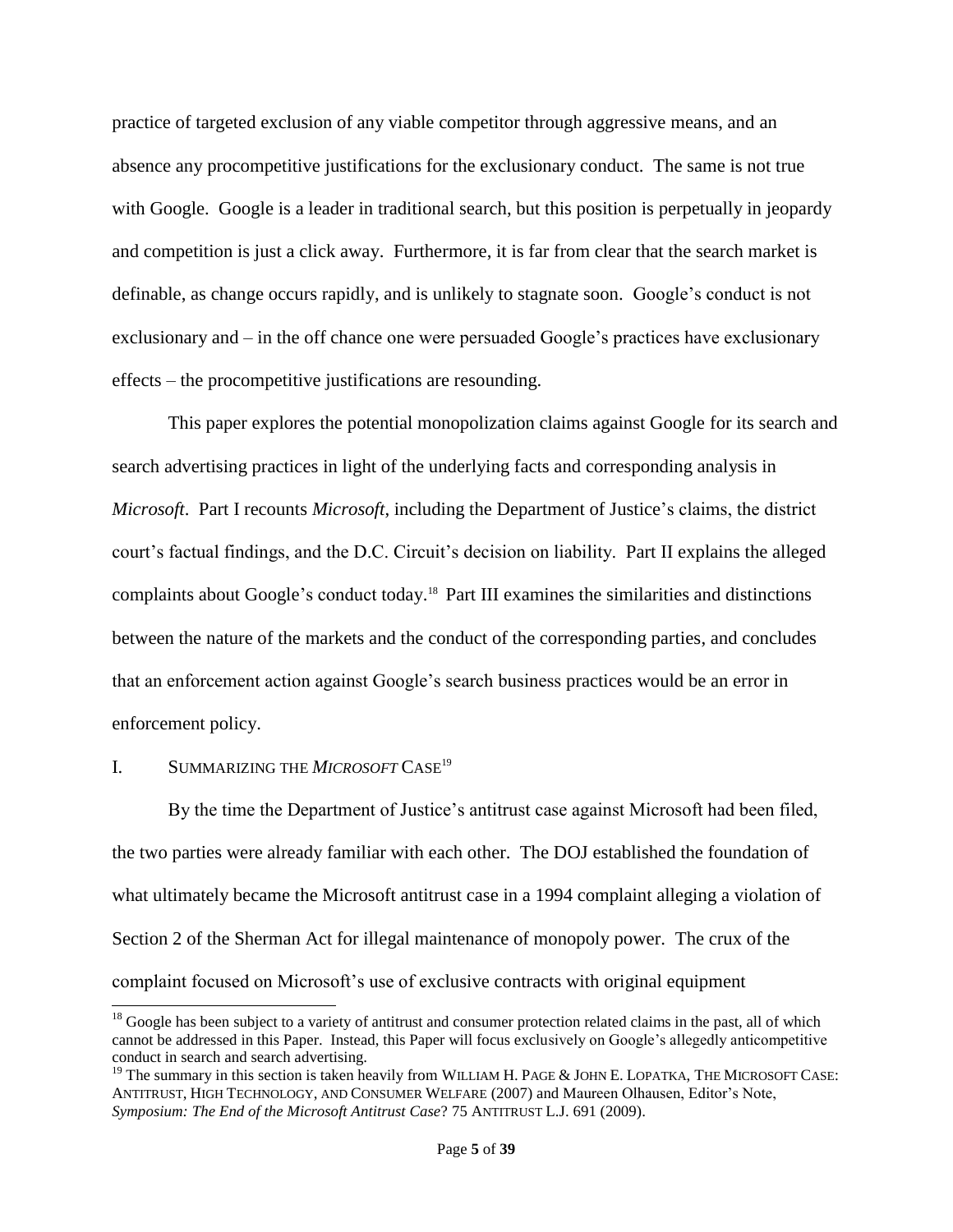manufacturers ("OEMs"), particularly with respect to processors. The DOJ and Microsoft entered into a consent decree,<sup>20</sup> which faced difficulty in district court, primarily because the judge did not believe the agreement opened the market up to competition sufficiently to satisfy the "public interest" standard of the Tunney Act. The parties ultimately prevailed in Circuit Court, and entered into an agreement through which Microsoft agreed to refrain from certain contractual and licensing practices that further embedded its monopoly power, including imposing Internet Explorer on purchasers of the Windows operating system and requiring a licensees of Windows to install IE. In 1997 the DOJ alleged that Microsoft had violated the terms of its consent decree, but Microsoft won on appeal.

In 1998, the Department of Justice and several States filed suit against Microsoft alleging four violations of the Sherman Act.<sup>21</sup> First, the complaint alleged that Microsoft had entered into a variety of exclusive dealing arrangements, which in themselves were in violation of Section 1. Second, the complaint alleged that Microsoft unlawfully maintained its monopoly in the operating systems market in violation of Section 2 by integrating Internet Explorer with the Windows operating system. Third, the complaint alleged that Microsoft had attempted to monopolize the Internet browser market in violation of Section 2. Finally, the complaint alleged that Microsoft had unlawfully tied its web browser (Internet Explorer) to its operating systems (Windows 95 and Windows 98) in violation of Section 1.

All the claims eventually dropped away except for the monopoly maintenance violation. The District Court rejected the Section 1 exclusive dealing claim, finding the evidence insufficient. <sup>22</sup> The government did not appeal this decision. The court did, however, find Microsoft liable for tying its web browser to its operating system, as a per se violation of Section

l

<sup>&</sup>lt;sup>20</sup> United States v. Microsoft, Civil Action No. 94-1564, Final Judgment.

 $^{21}$  15 U.S.C. §1 et seq.

<sup>22</sup> United States v. Microsoft, 87 F. Supp. 2d 30, 51-52 (D.D.C. 2000) [hereinafter *Microsoft* Conclusions of Law].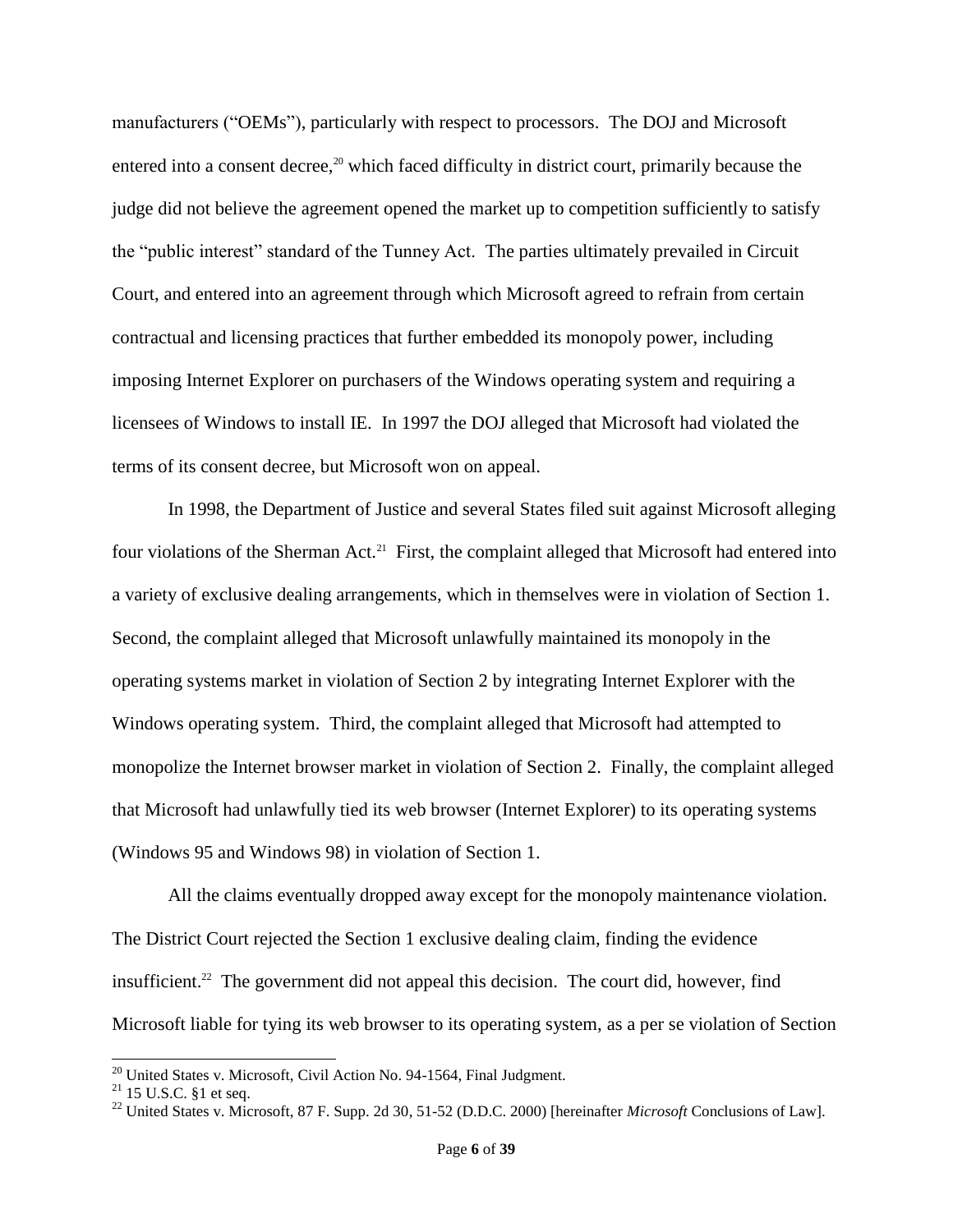1,<sup>23</sup> and for attempting to monopolize the browser market in violation of Section 2.<sup>24</sup> Both those holdings, however, were subsequently overturned by the D.C. Circuit on appeal. The D.C. Circuit held that the government had failed to establish a relevant browser market, which was fatal to the attempted monopolization claim. The D.C. Circuit denied the government a chance to cure the deficiencies in its case. As to the tying claim, the D.C. Circuit held that *per se*  treatment of the tying claim was inappropriate given the possibility that:

*Jefferson Parish*'s consumer demand test would "chill innovation to the detriment of consumers by preventing firms from integrating into their products new functionality previously provided by stand alone products-and hence, by definition, subject to a separate consumer demand." . . . [and] that the separate-product element of the per se rule may not give newly integrated products a fair shake.<sup>25</sup>

The D.C. Circuit remanded for further proceedings but the government decided to abandon the tying claim under the rule of reason.

Having disposed of all the other claims, *Microsoft* boiled down to a Section 2 monopolization claim. And, as the DOJ did not allege that Microsoft engaged in any unlawful conduct to gain its purported monopoly share in the operating system market, the claim was monopoly maintenance in the market for the licensing of all Intel-compatible PC operating systems worldwide – extremely similar to the allegations contained in the DOJ's original 1994 complaint.

A. *Microsoft's Monopoly Power*

In *Microsoft*, the district court defined the relevant market as "licensing of all Intel-

compatible PC operating systems worldwide."<sup>26</sup> Microsoft challenged this market definition on the grounds that it improperly excluded Apple's operating system, operating systems for non-PC

 $\overline{a}$ <sup>23</sup> *Id*. at 49-50.

<sup>24</sup> *Id*. at 45-46.

<sup>25</sup> *Microsoft* Appellate Decision, *supra* note [7,](#page-1-1) at 89.

<sup>26</sup> *Id*. at 51, 52.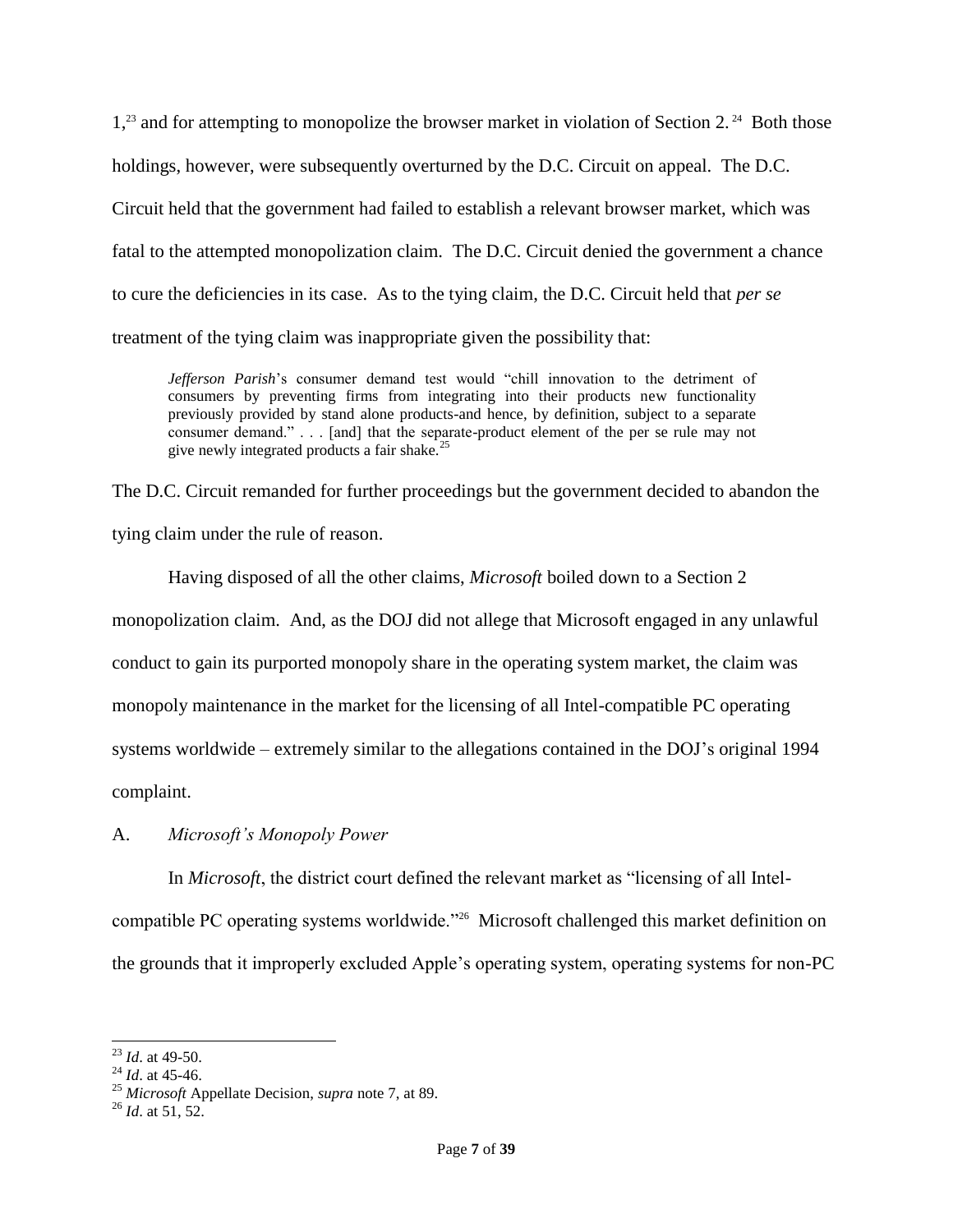devices, and middleware products.<sup>27</sup> The D.C. Circuit, however, rejected Microsoft's arguments concerning Apple's OS because Microsoft had failed to challenge the district court's factual findings and therefore Microsoft's conclusory statements on appeal were insufficient to show that the district court's findings as clearly erroneous.<sup>28</sup> The D.C. Circuit also rejected Microsoft's argument that middleware, or programs that expose their own application programming interfaces, should have been included in the relevant market.<sup>29</sup>

With the market defined, the district court concluded that "Windows account[ed] for a greater than 95% share" (the court also noted that even if Apple's operating system had been included in the relevant market, Microsoft's market share would have still exceeded  $80\%$ ).<sup>30</sup> Having examined market share, the district court completed its analysis of monopoly power by examining barriers to entry.<sup>31</sup> The court concluded that there were substantial barriers to entry for any competitors to challenge Microsoft's monopoly,<sup>32</sup> many of which Microsoft allegedly exacerbated through its anticompetitive tactics. The D.C. Circuit summarized the district court's findings on entry barriers as follows:

[T]he "applications barrier to entry"-stems from two characteristics of the software market: (1) most consumers prefer operating systems for which a large number of applications have already been written; and (2) most developers prefer to write for operating systems that already have a substantial consumer base. . . . This "chicken-and-egg" situation ensures that applicants will continue to be written for the already dominant Windows, which in turn ensures that consumers will continue to prefer it over other operating systems.<sup>33</sup>

This description acknowledges two features of the case that proved pivotal: consumers could not easily switch from Windows to other operating systems; and operating system manufacturers need to attain a certain "critical mass" in order to attract software developers for a particular

<sup>30</sup> *Id*. at 54.

- <sup>32</sup> *Id*.
- <sup>33</sup> *Id*.

 $\overline{a}$ <sup>27</sup> *Id*.

<sup>28</sup> *Id*.

<sup>29</sup> *Id*. at 53-54.

<sup>31</sup> *Microsoft* Appellate Decision, *supra* note [7,](#page-1-1) at 55.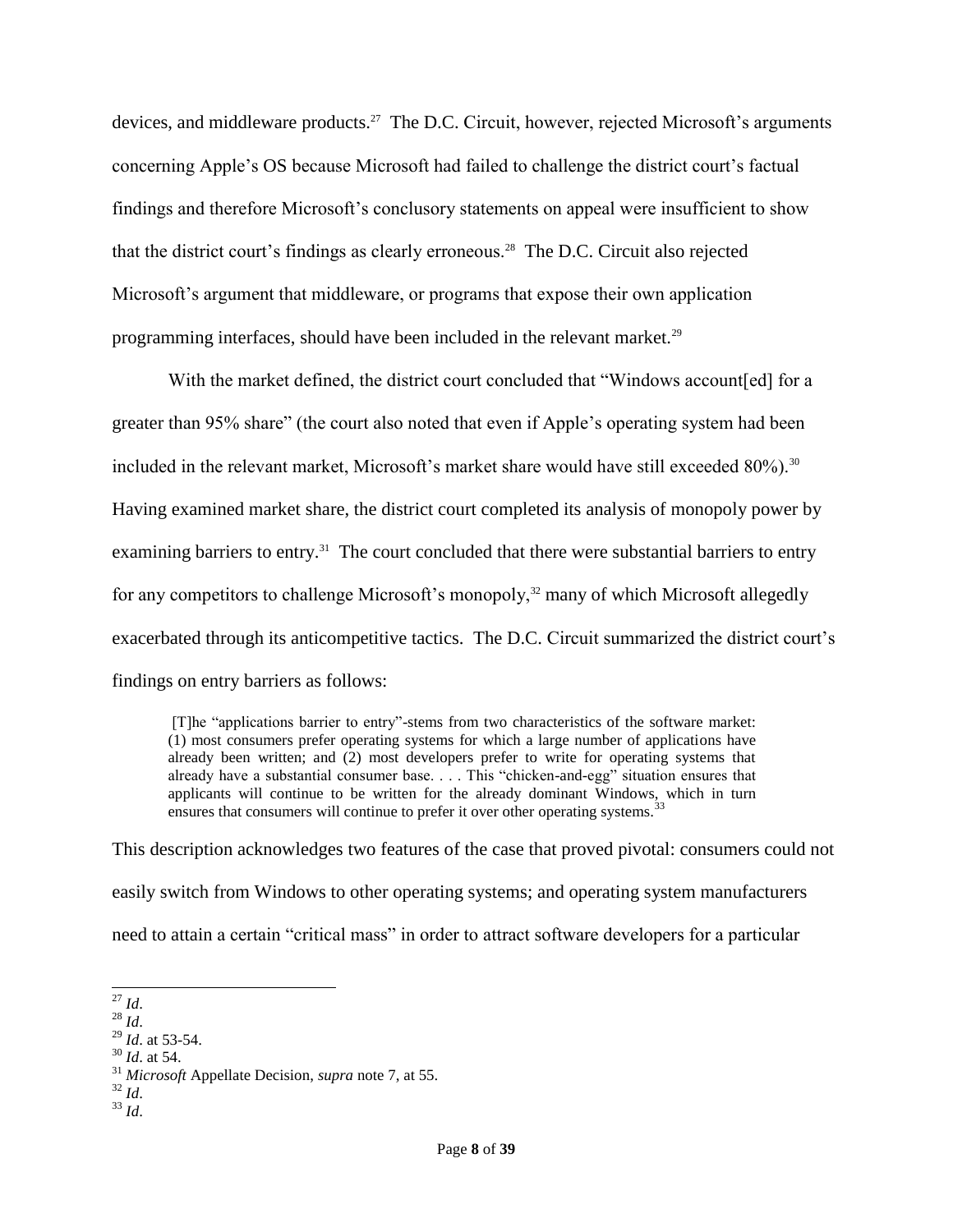<span id="page-8-0"></span>operating system. The functionality of a computer is grounded in the applications and programs available to be run on it.<sup>34</sup> A consumer would have to forego a large selection of available applications if he were to avoid Microsoft.<sup>35</sup> As one commentator explained, "disconnecting from the Microsoft ecosystem was costly, time intensive and complicated, requiring companies to overhaul systems and retrain personnel."<sup>36</sup> Switching costs were too high for any consumer to consider moving to a different operating system, leaving consumers locked in to Microsoft.

Microsoft challenged the existence of barriers to entry on three grounds. First, Microsoft argued the fact that software developers do in fact write programs for other operating systems necessarily refutes this "chicken-and-egg" problem.<sup>37</sup> Second, Microsoft argued that the applications barrier is not a cause of Microsoft's success but merely "a reflection of Windows' popularity."<sup>38</sup> Finally, Microsoft argued that consideration of the applications barrier to entry was improper because before Microsoft had risen to dominance, it too had to overcome barriers to entry and therefore costs borne by all entrants should not be considered a true entry barrier.<sup>39</sup>

The D.C. Circuit rejected Microsoft's assertions. The court dismissed the first argument based on the district court's finding of fact that a consumer prefers an operating system that has the potential to run future applications, meaning Microsoft does benefit from the applications barrier.<sup>40</sup> To compete with Microsoft any "operating system entrant must not only have a good operating system, but also one that either runs existing applications or has close versions of

<sup>34</sup> United States v. Microsoft Corp., 84 F.Supp.2d 9, 19-20, ¶ 37 (D.D.C. Nov. 5, 1999) [hereinafter *Microsoft*  Findings of Fact].

 $35$  *Id.* at  $\P$  40.

<sup>36</sup> Bianca Bosker, *Google Antitrust Inquiry: Microsoft's History Looms Large*, HUFFINGTON POST, June 23, 2011.

<sup>37</sup> *Microsoft* Appellate Decision, *supra* note [7,](#page-1-1) at 55.

 $38$  *Id.* at 56.

<sup>39</sup> *Id*.

<sup>40</sup> *Id*. at 55.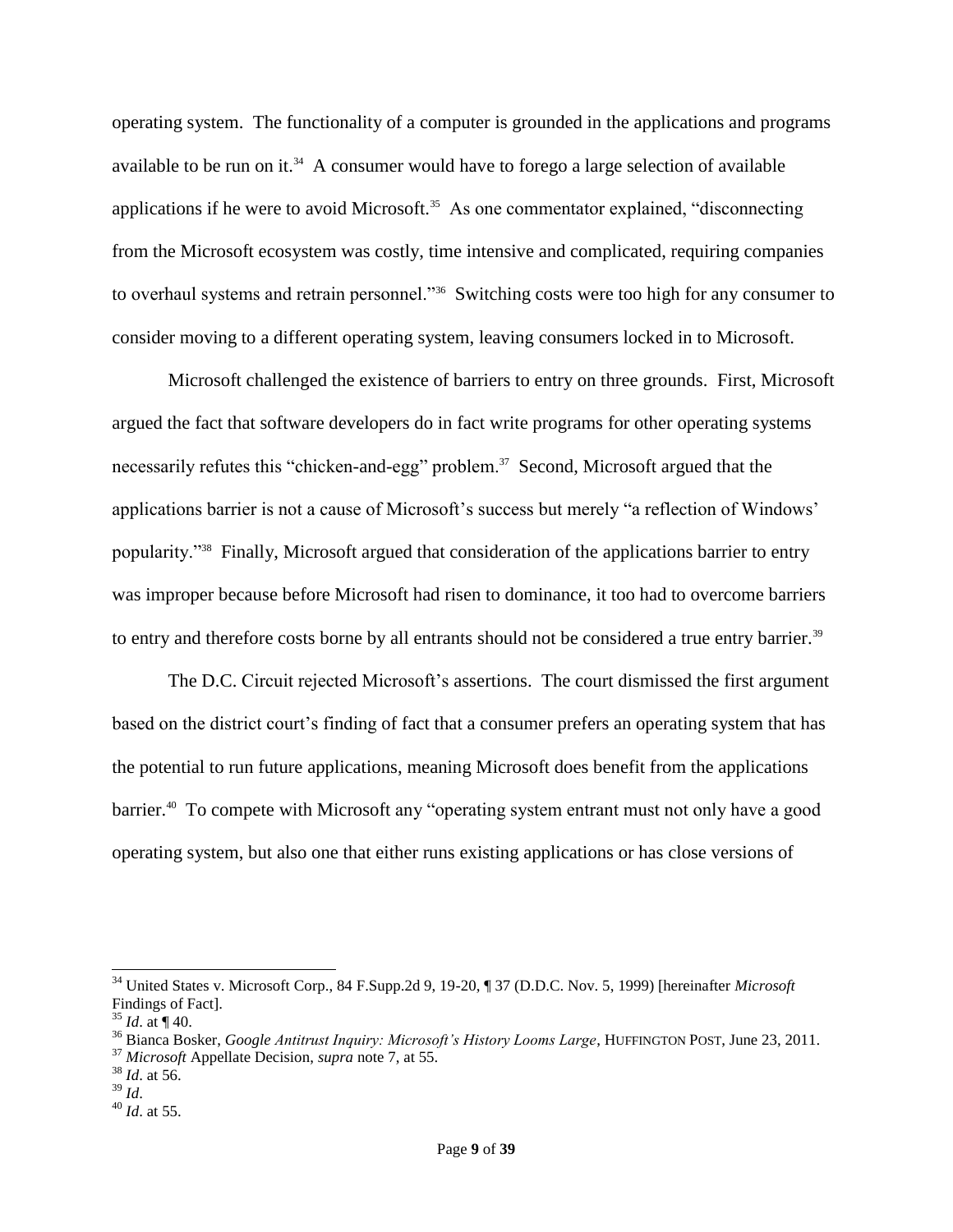existing applications written for it."<sup>41</sup> As to Microsoft's second argument, the D.C. Circuit acknowledged that Windows' initial popularity surely was the result of superior quality; however, how Microsoft acquired its dominant position was not the issue.<sup>42</sup> Instead, the analysis of barriers to entry assesses the market, not a particular firm.<sup>43</sup> Finally, the D.C. Circuit rejected Microsoft's final argument on the facts:

When Microsoft entered the operating system market with MS-DOS and the first version of Windows, it did not confront a dominant rival operating system with as massive an installed base as a vast an existing array of applications as the Windows operating systems have since enjoyed.<sup>44</sup>

Having found no error in the lower court's findings of fact and conclusions of law, the D.C. Circuit affirmed that Microsoft had monopoly power. Even when Microsoft increased the cost of its operating system, OEMs had no alternative but to capitulate.<sup>45</sup> For instance, IBM stopped competing with Windows, as evidenced by the fact that the price of IBM's operating system was about 250% higher than Windows 98.<sup>46</sup>

## B. *Microsoft's Exclusionary Conduct*

The monopoly maintenance claim was premised on (1) Microsoft's exclusive dealing arrangements with various players in the software ecosystem; (2) Microsoft's integration of its web browser, Internet Explorer, with its operating system; and (3) Microsoft's conduct with respect to Java, a middleware technology developed by Sun Microsystems. As will be discussed in more detail below, the D.C. District Court and the D.C. Circuit "agreed that Microsoft had

<sup>41</sup> Timothy J. Brennan, *Do Easy Cases Make Bad Law? Antitrust Innovations or Missed Opportunities in United States v. Microsoft*, 69 GEO. WASH. L. REV. 1042, 1060 (2001).

<sup>42</sup> *Microsoft* Appellate Decision, *supra* note [7,](#page-1-1) at 55.

<sup>43</sup> *Id*.

<sup>44</sup> *Id*. at 56.

<sup>45</sup> *Microsoft* Findings of Fact, *supra* note [34,](#page-8-0) at 24, ¶ 54.

 $46$  *Id.* at ¶ 46.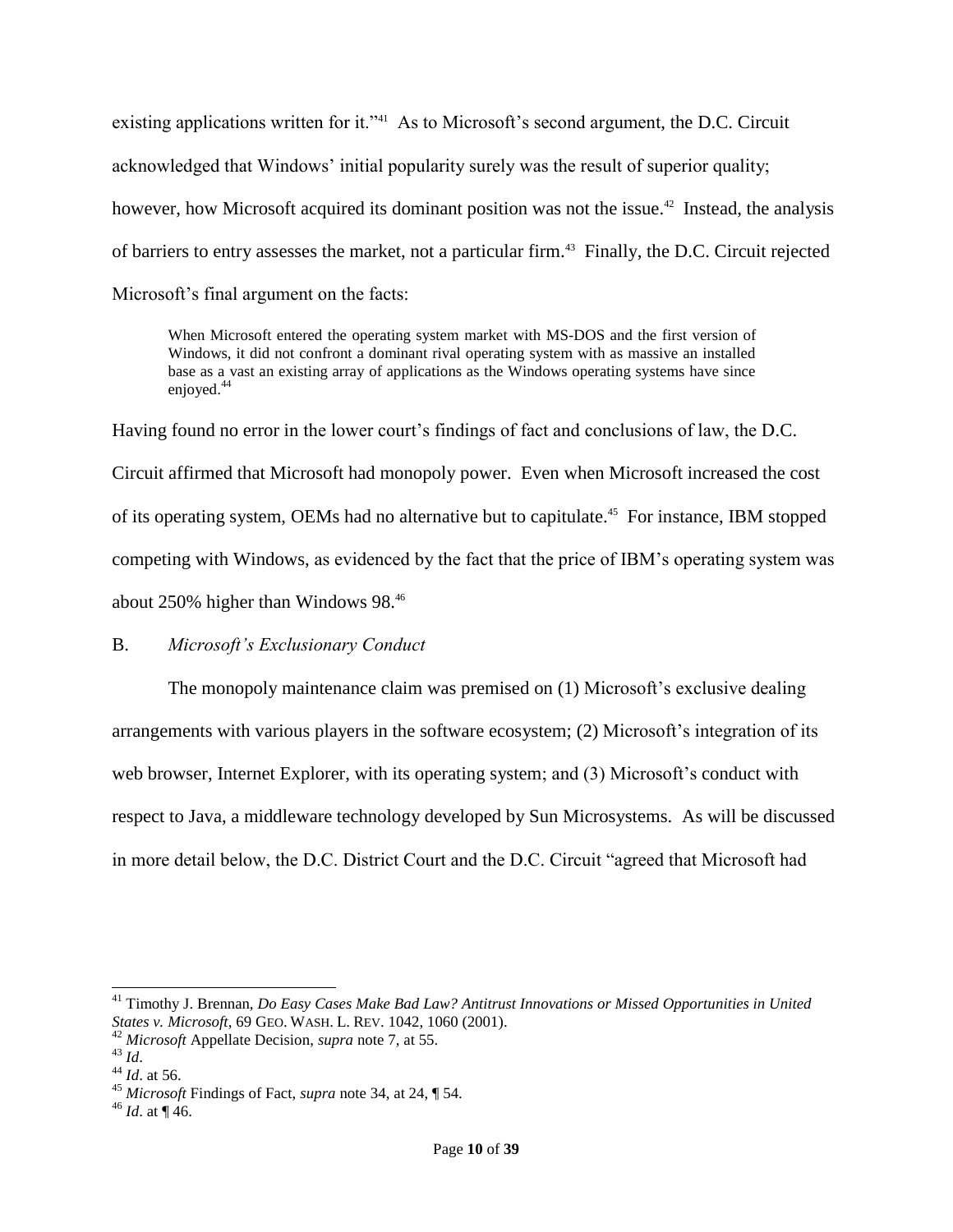little or no justification for much of its conduct, which compromised its 'hard competitor'

narrative<sup>"47</sup>

The district court overwhelmingly ruled in favor of the government on the allegations of exclusionary conduct. On appeal, the D.C. Circuit reviewed the exclusionary conduct by asking four questions:

- (1) Was the conduct alleged to have harmed the competitive process and thereby consumers, not just harmed one or more competitors?
- (2) Has the plaintiff sufficiently demonstrated that the conduct has in fact had the requisite anticompetitive effect?
- (3) Has the monopolist asserted a non-pretextual, pro-competitive justification for the challenged conduct?
- (4) If the monopolist has asserted a non-pretextual, pro-competitive justification for the challenged conduct, has the plaintiff demonstrated that the anticompetitive harm outweighs the procompetitive benefits?<sup>48</sup>

With this framework in mind, a brief overview of the alleged exclusionary conduct and the courts' rulings is described below.

1. Exclusive Dealing Arrangements

Microsoft foreclosed Netscape Navigator from the PC market in a variety of ways which had the effect of unlawfully maintaining Microsoft's operating system monopoly. Microsoft targeted the two most effective forms of browser distribution: (1) OEMs that preinstall browsers on PCs; and (2) Internet access providers ("IAPs") that bundle browsers with their Internet software. Microsoft reinforced this foreclosure of the most efficient means of distribution through market foreclosing arrangements with various other players in the Internet ecosystem, including independent software venders (ISVs) and Apple Computer.

OEMs, like IBM, manufacture personal computers and often preinstall Microsoft' operating system. <sup>49</sup> Microsoft's licensing agreements with OEMs prevented OEMs from: (1)

<sup>47</sup> First & Gavil, *supra* note [9,](#page-2-0) at 665.

<sup>48</sup> *Microsoft* Appellate Decision, *supra* note [7,](#page-1-1) at 58-59.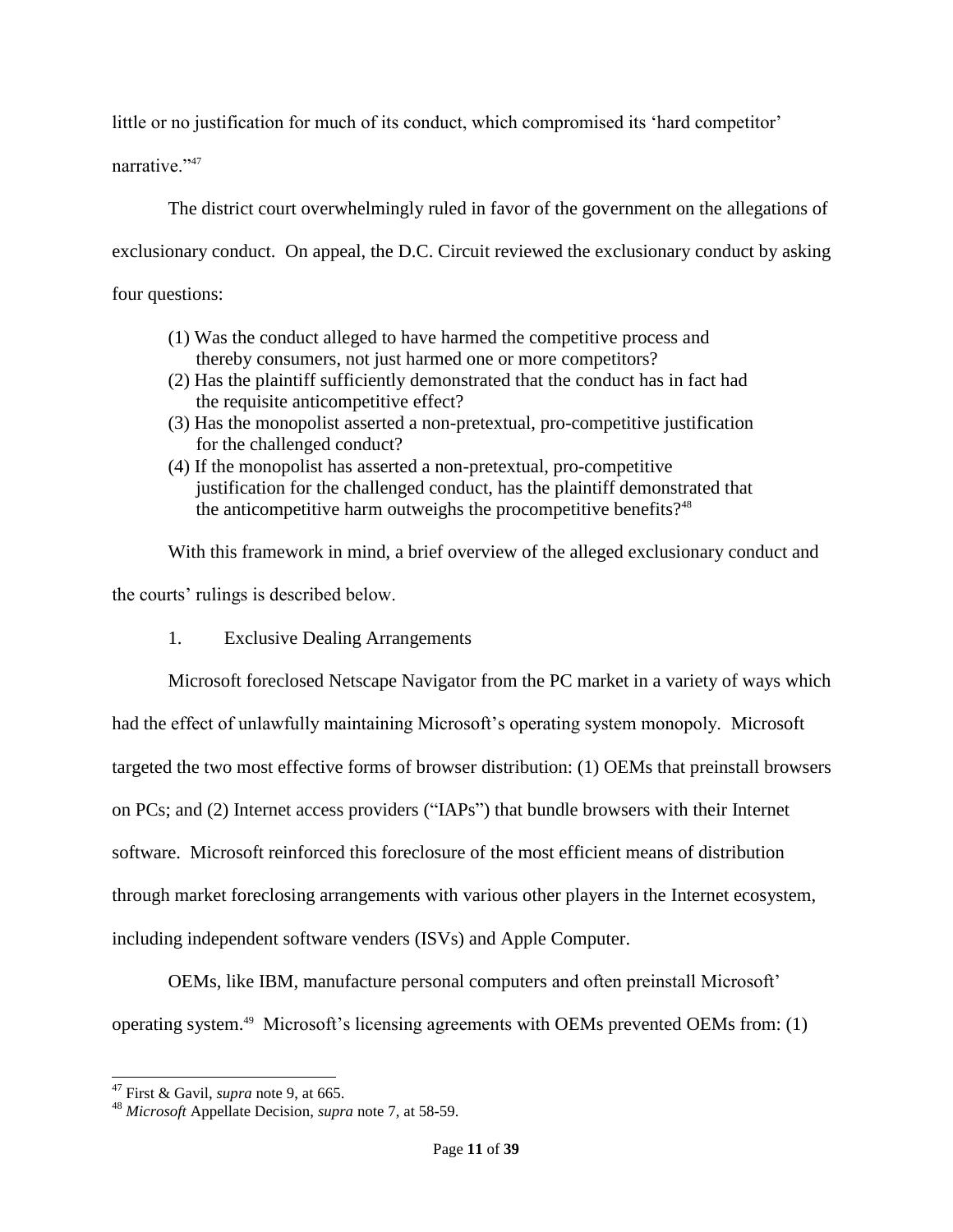removing any desktop icons, folders, or "Start" menu entries; (2) otherwise altering the Windows desktop; and (3) modifying of the initial boot sequence. These restrictions perpetuated the chicken-and-egg barrier to entry in the operating system market and further curtailed competing browser use. <sup>50</sup> The district court held that each of the three restrictions on OEMs imparted antitrust liability on Microsoft. The D.C. Circuit largely upheld the district court, but did determine that Microsoft's restriction on modification to the initial boot sequence had a valid procompetitive justification because without such a restriction, OEMs could create

[A] shell that automatically prevents the Windows desktop from ever being seen by the user [which] is a drastic alteration of Microsoft's copyrighted work, and outweighs the marginal anticompetitive effect of prohibiting the OEMs from substituting a different interface automatically upon completion of the initial boot process.<sup>51</sup>

In fact, several large OEMs had in fact developed programs that launched immediately after the initial boot sequence and replaced the Windows desktop with an interface designed by the OEMs or with Netscape Navigator's interface.<sup>52</sup>

IAPs offer Internet access and a varying array of services and proprietary content.<sup>53</sup>

Microsoft licensed IAPs its browser free of charge and extended valuable promotional treatment to the ten most prominent IAPs in exchange for commitments to use Internet Explorer as their default browsing software for the IAPs services.<sup>54</sup> This allegedly had the effect of excluding competing browsers from the IAP distribution channel. The district court concluded that this conduct helped Microsoft unlawfully maintain its operating system monopoly, and the D.C. Circuit upheld this ruling, commenting "[Microsoft's deals] help keep usage of Navigator below critical level necessary for Navigator or any other rival to pose a real threat to Microsoft's

 $\overline{\phantom{a}}$ 

<sup>49</sup> *Microsoft* Findings of Fact, *supra* note [34,](#page-8-0) at ¶ 10.

<sup>50</sup> Maureen Olhausen, Editor's Note, *Symposium: The End of the Microsoft Antitrust Case*? 75 ANTITRUST L.J. 691, 695 (2009).

 $^{51}$  *Id.* at 63.

<sup>52</sup> *Microsoft* Findings of Fact, *supra* note [34,](#page-8-0) at ¶ 211.

 $^{53}$  *Id.* at  $\P$  15.

<sup>54</sup> *Id*. at ¶¶ 248, 255.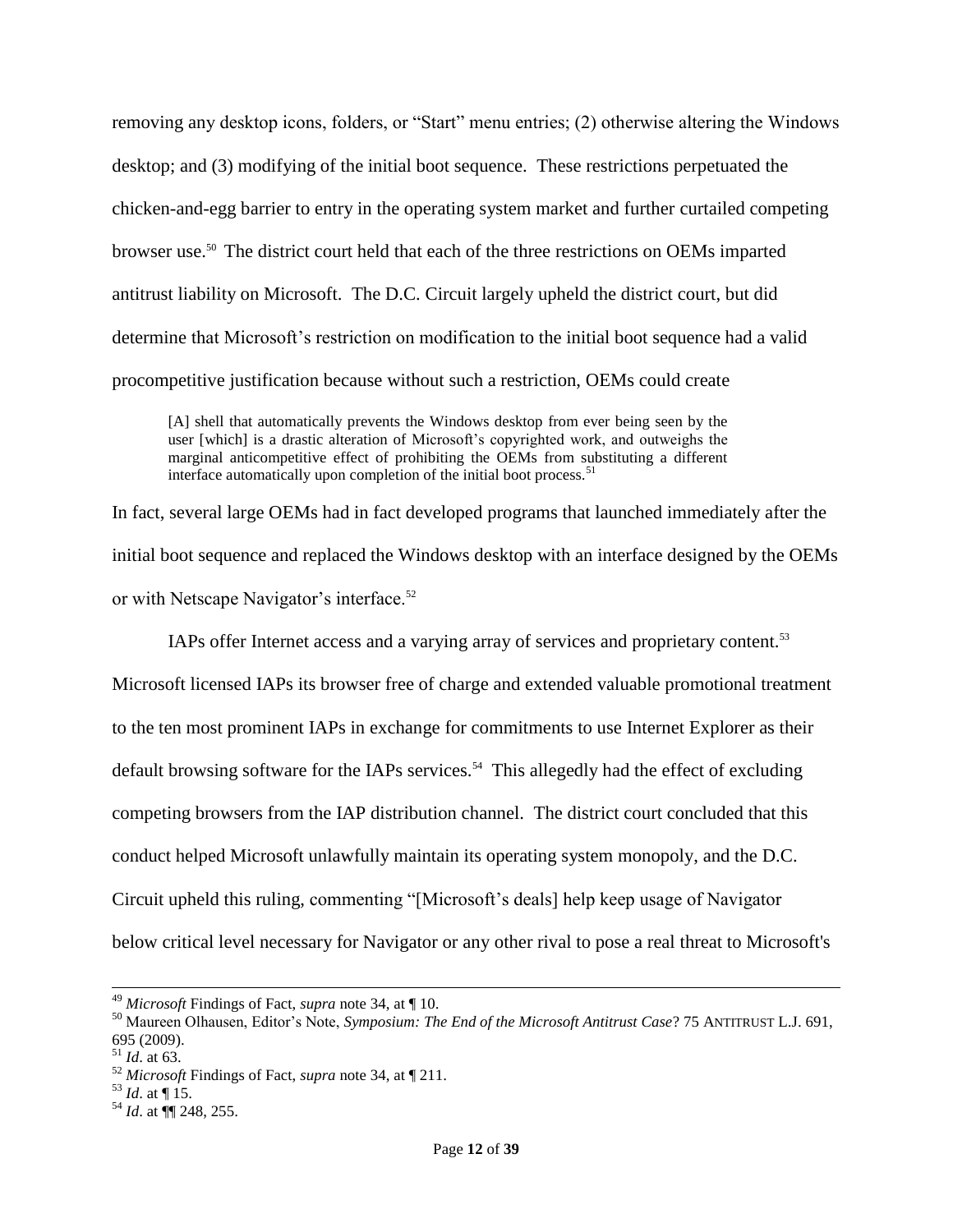monopoly."<sup>55</sup> The D.C. Circuit echoed its rationale with respect to independent software vendors and Apple, pointing out in all three instances that Microsoft failed to provide any plausible procompetitive justification.

## 2. Integration of Internet Explorer and Windows

Microsoft bound its browser to its operating system with "technological shackles" by (1) making it difficult to remove by excluding Internet Explorer from the "Add/Remove Programs" utility; (2) overriding a user's default browser choice in certain instances; and (3) commingling browser code with the operating system code.<sup>56</sup>

The district court condemned each of these practices. On appeal, Microsoft challenged the district court's finding that Microsoft commingled code as clearly erroneous; but the appeals court noted that the contradictory evidence and testimony did not render the district courts finding clearly erroneous.<sup>57</sup> Microsoft did not offer any procompetitive justifications for excluding Internet Explore from the "Add/Remove Programs" utility or commingling browser code with operating system code and accordingly, the D.C. Circuit affirmed liability for that conduct.<sup>58</sup> Microsoft did assert that overriding a user's default browser in certain circumstances for "technical reasons" was in the user's best interest. For example, the Windows Update feature depended on programming not supported by Netscape's Navigator.<sup>59</sup> The government offered no argument against this procompetitive justification, and the D.C. Circuit reversed.<sup>60</sup>

3. Java

Much like with Netscape, Microsoft perceived Java as a threat to its monopoly power because Java offered a means for developers to transfer applications from Microsoft to other

- <sup>58</sup> *Id*.
- <sup>59</sup> *Id*. at 67.
- <sup>60</sup> *Id*. at 67.

 $\overline{a}$ <sup>55</sup> *Id*. at 71.

<sup>56</sup> *Id*. at 64.

<sup>57</sup> *Microsoft* Appellate Decision, *supra* note [7,](#page-1-1) at 66.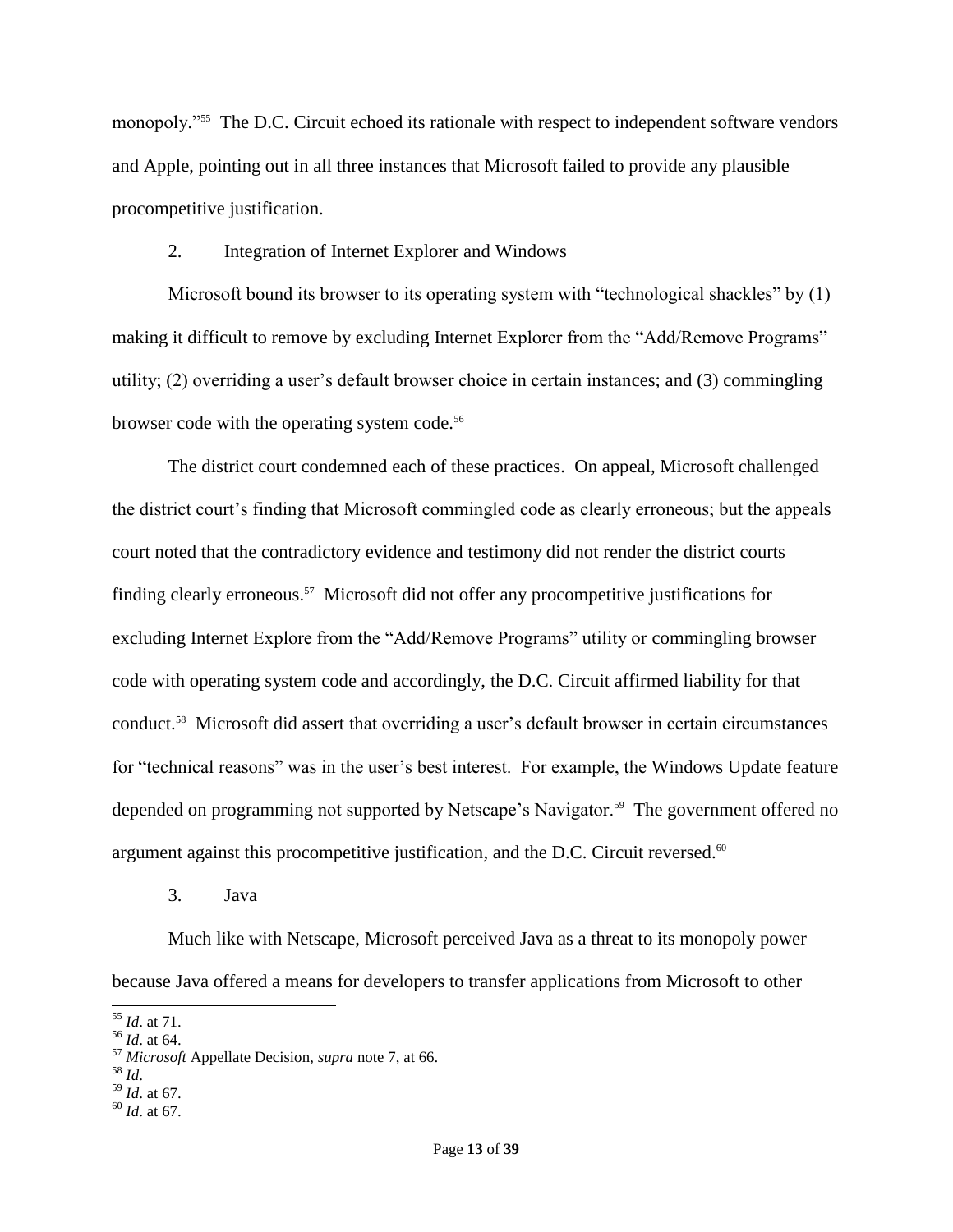platforms, and vice versa. Remember that the captive application market was a key to Microsoft's monopoly maintenance – if application developers could simultaneously create applications that worked for Windows and other operating systems, the market reliance on Windows would dwindle, and Microsoft's monopoly would suffer.

The district court held, and the D.C. Circuit affirmed, that Microsoft engaged in a wide array of anticompetitive conduct with respect to Java, including contractually requiring Internet Service Providers to promote exclusively Microsoft's Java Virtual Machine ("JVM"), deceiving Java developers, and coercing Intel to stop helping Sun Microsystems improve its technology. Notably, the appellate court reversed the finding of liability with respect to Microsoft's development of a competitor JVM, even though it was incompatible with rivals' JVMs.

Most important when evaluating the Java claims against Microsoft was its' inability to provide a procompetitive justification of these practices. In fact, throughout the appellate opinion, the court repeatedly concludes that Microsoft has failed to justify the practices, could not show how the company was benefitting consumers, and decisions were not a result of competition on the merits. For instance, in reviewing Microsoft's exclusionary practices with ICPs, ISVs, and Apple, the court wistfully concluded, "Thus, once again, Microsoft is unable to justify the full extent of its restrictive behavior."<sup>61</sup>

In fact, before moving on to the next section, it is worthwhile to step back and assess Microsoft's lack of procompetitive justifications. The Microsoft court defined procompetitive justification as "a nonpretextual claim that its conduct is indeed a form of competition on the merits because it involves, for example, greater efficiency or enhanced consumer appeal."<sup>62</sup> The court set the stage upon delving into the numerous allegations, commenting that it will "consider

<sup>61</sup> *Id*. at 43.

<sup>62</sup> *Id*. at 59 (citing *Eastman Kodak Co. v. Image Technical Servs., Inc.* 504 U.S. 451, 483 (1992)).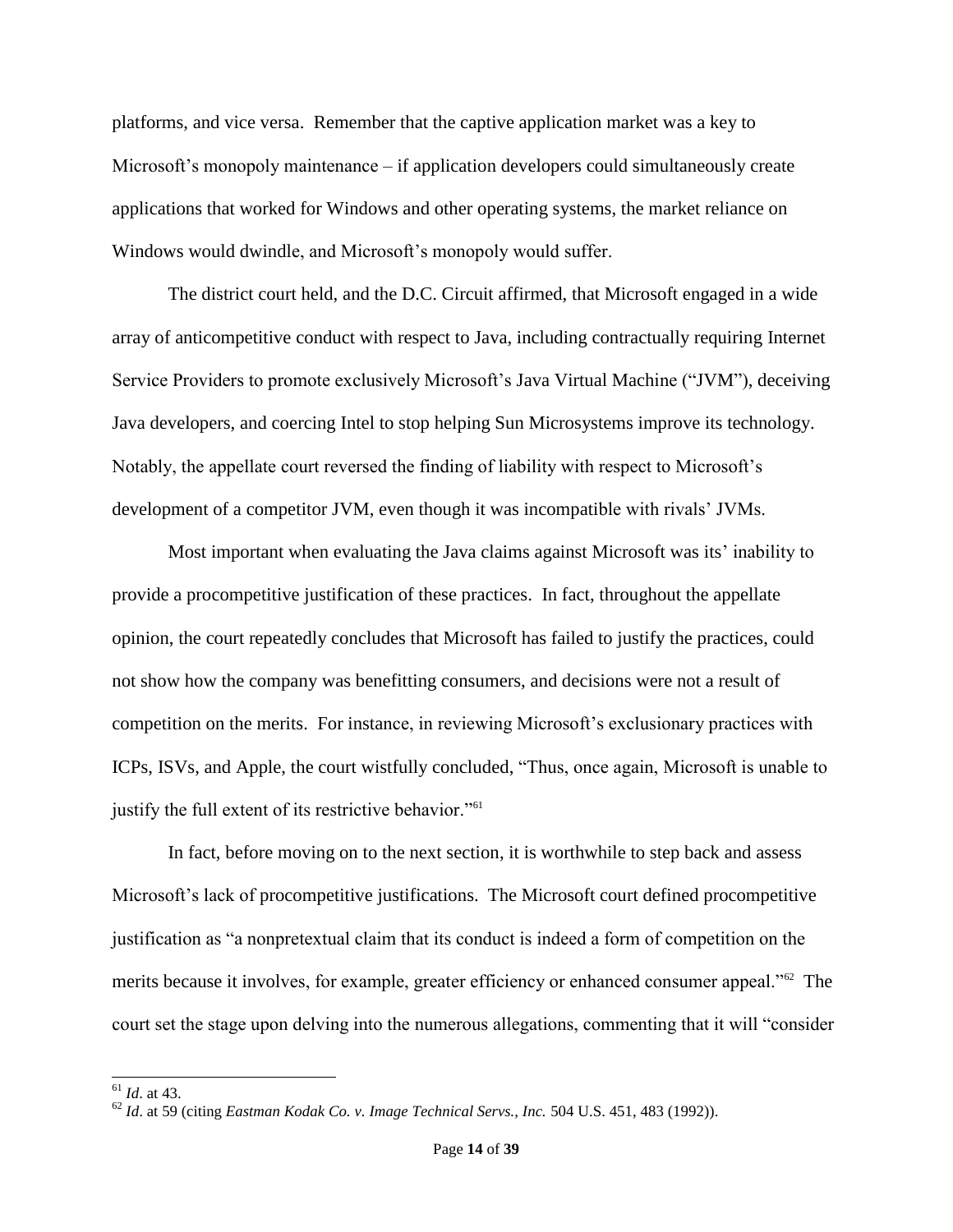Microsoft's proffered justifications for the restrictions and, for the most part, hold those

justifications insufficient."<sup>63</sup> These unjustified practices included:

- 1. Exercise of valid copyright rights "borders upon the frivolous." 64
- 2. License restrictions on OEMs prohibiting them from removing desktop icons or changing boot sequence serves to stop OEMs from reducing value of Microsoft product – Microsoft "never substantiates this claim," and the protection of market power "is not a permissible justification for the license restrictions." 65
- 3. Excluding IE from the Add/Remove Programs utility Microsoft offered no procompetitive justification.
- 4. Commingling IE and OS source code Microsoft offered no procompetitive justification.
- 5. Requiring exclusive dealing contracts with Internet Access Providers Microsoft's attempted rationale was not a procompetitive justification.
- 6. Requiring exclusive dealings contracts with Independent Software Vendors Microsoft offered no procompetitive justification.
- 7. Exclusive dealing arrangement with Apple Microsoft offered no procompetitive justification.
- 8. Exclusive contracts with Java Microsoft offered no procompetitive justification.
- 9. Deception of Java developers Microsoft offered no procompetitive justification.
- 10. Threatening Intel to stop assisting Java developers Microsoft offered no procompetitive justification.
- 11. Tying Microsoft offered no justifications for the tying and bundling practices, though was not held liable because the government failed to show competitive harm, and declined the opportunity to do so.

## II. MONOPOLIZATION CLAIMS AGAINST GOOGLE'S SEARCH PRACTICES

Drawing an analogy between Google's and Microsoft's conduct and positing that

Google's conduct must also be an antitrust violation is beguilingly simple. At the recent Senate

Subcommittee hearing Thomas Barnett, former Assistant Attorney General at the Justice

Department's Antitrust Division and current counsel for TripAdvisor (one of the principle critics

of Google and member of the so-called FairSearch coalition),<sup>66</sup> presented the antitrust complaints

 $\overline{\phantom{a}}$ 

<sup>63</sup> *Microsoft* Appellate Decision, *supra* note [7,](#page-1-1) at 60.

<sup>64</sup> *Id*. at 63.

<sup>65</sup> *Id*. at 63-64.

<sup>66</sup> *About Fairsearch.org*, FAIRSEARCH.ORG (Mar. 12, 2012), http://www.fairsearch.org/about-fairsearch/.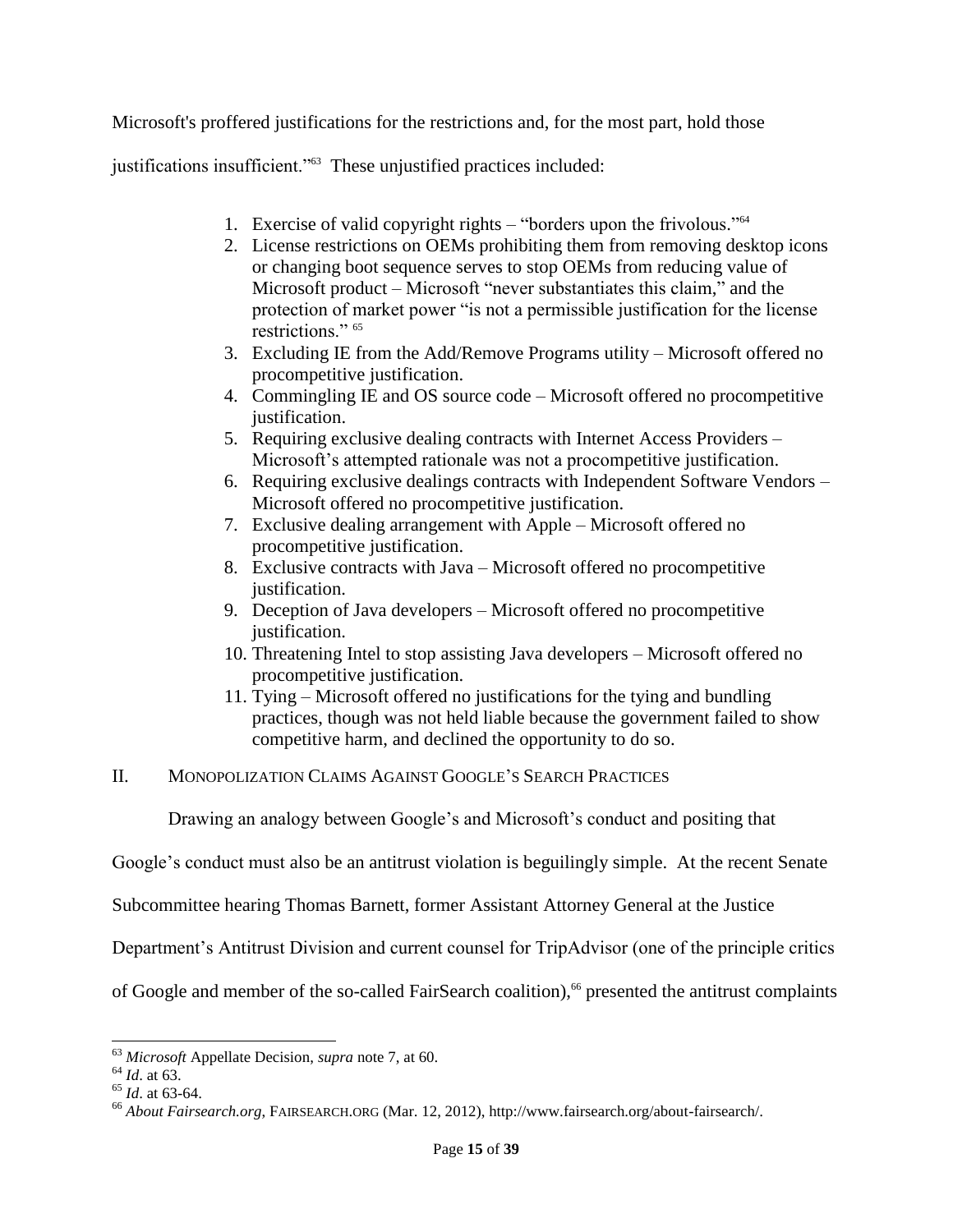<span id="page-15-0"></span>against Google.<sup>67</sup> Yelp<sup>68</sup> and Nextag<sup>69</sup> echoed these complaints– two nominal competitors to Google that, ironically, owe much of their success to Google search.

On a superficial level, these allegations appear similar to those levied against Microsoft thirteen years ago. Google is big. Google competes in more than one market, and is vertically integrated between these markets. Competitors feel threatened by competition from Google. However, there are three absolutely fundamental differences between the Microsoft case and the theoretical case against Google, and it is important to keep these differences in mind. First, the structures of the markets are extremely different – especially with respect to barriers to entry and the ability to extract monopoly rents and maintain monopoly power. Second, the nature of the alleged exclusionary conduct – a prerequisite for Section 2 liability – is drastically different when comparing Microsoft's foreclosure strategies to Google's search relevance determinations. Third, and most importantly, the procompetitive justifications for Google's decisions are many and compelling. Remember, Microsoft failed to offer any plausible procompetitive justification for eleven of the anticompetitive practices. These three differences matter immensely in Section 2 review, and tip the scale in Google's favor.

## A*. Google's Alleged Monopoly Power*

 $\overline{\phantom{a}}$ 

Critics and competitors allege that Google is a monopolist, or rather, that Google has monopoly power in the relevant market of search and search advertising.<sup>70</sup> In Mr. Barnett's

<sup>67</sup> *The Power of Google: Serving Consumers or Threatening Competition? Before S. Subcomm. On Antitrust, Competition Policy and Consumer Rights*, Sept. 21, 2011 (statement of Thomas Barnett) available at http://www.judiciary.senate.gov/pdf/11-9-21BarnettTestimony.pdf [hereinafter Barnett testimony].

<sup>68</sup> *The Power of Google: Serving Consumers or Threatening Competition? Before S. Subcomm. On Antitrust, Competition Policy and Consumer Rights*, September 21, 2011 (statement of Jeremy Stoppelman) available at http://www.judiciary.senate.gov/pdf/11-9-21StoppelmanTestimony.pdf.

<sup>69</sup> *The Power of Google: Serving Consumers or Threatening Competition? Before S. Subcomm. On Antitrust, Competition Policy and Consumer Rights*, September 21, 2011 (statement of Jeffrey Katz) available at http://www.judiciary.senate.gov/pdf/11-9-21KatzTestimony.pdf.

 $70$  Before any assessment of monopoly power, one first defines a relevant market. Much ink has already been spilt exploring the contours of the relevant market in search which will not be rehashed in this Paper. See e.g. Geoffrey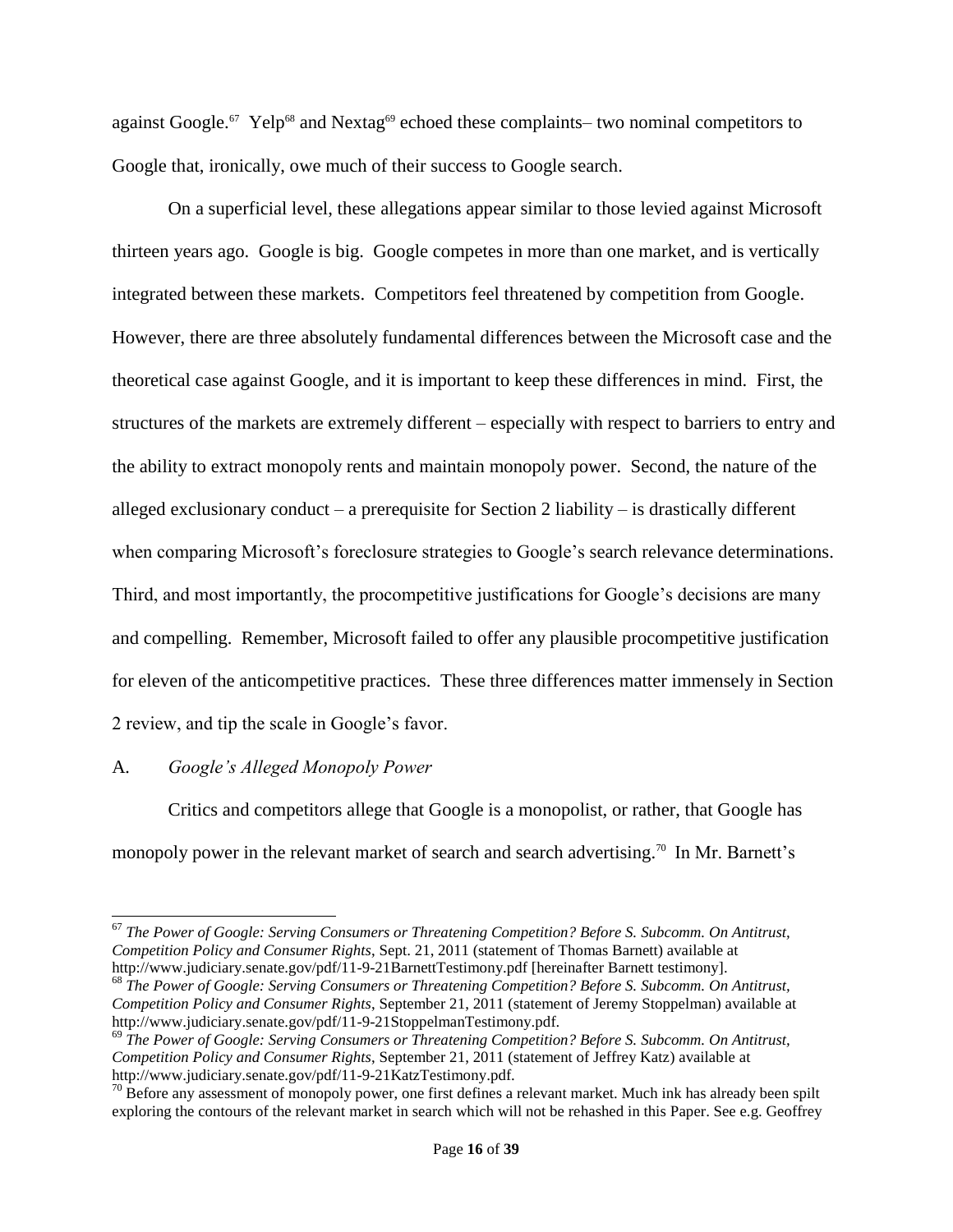testimony before the Senate subcommittee, he pointed to recent search query data showing that in the United States, search users recently conducted 79% of searches using Google and 80% of paid search advertising was through Google.<sup>71</sup> Senator Michael Lee, among the most skeptical of the Committee's members, had slightly different figures—claiming Google controls between 65%-70% of the searches and 75% of search page advertising—and also noted that Google is a very big, profitable company, earning nearly \$30 billion in advertising revenues alone in 2010 and that "google" has come to be a recognized verb, synonymous with searching the Internet.<sup>72</sup>

Google's critics couple market share and profit data with claims of significant barriers to entry in the search industry. Competitors insist that Google's market share is exacerbated by network effects that make entry and expansion difficult.<sup>73</sup> According to the FairSearch coalition, search requires critical mass in order to function; it is therefore a network effect and inherently favors those competitors that already have a significant user base.<sup>74</sup> Critics also assert that Google lures in users by offering a bevy of services, free of charge, which has a lock-in effect that makes it difficult for users to migrate to other search providers and consequently constitutes an artificially high switching cost.

## B*. Google's Alleged Exclusionary Conduct*

Critics claim that Google engages in "search bias." This term lacks precise meaning,<sup>75</sup> and is often difficult to describe in any useful way, given that the entire value proposition of

<sup>73</sup> Can Search Discrimination by a Monopolist Violate U.S. Antitrust Laws?, at 4, *available at* http://www.fairsearch.org/wp-content/uploads/2011/07/Can-Search-Discrimination-by-a-Monopolist-Violate-U.S.- Antitrust-Laws1.pdf.

 $\overline{a}$ 

http://www.laweconcenter.org/images/articles/definingmeasuring.pdf.

A. Manne & Joshua D. Wright, *Google and the Limits of Antitrust: The Case Against the Case Against Google*, 34 HARV. J. L. & PUB. POL'Y 171 (2011).

<sup>71</sup> Barnett testimony, *supra* note [67.](#page-15-0)

<sup>72</sup> *The Power of Google: Serving Consumers or Threatening Competition? Before S. Subcomm. On Antitrust, Competition Policy and Consumer Rights*, September 21, 2011 (statement of Sen. Michael Lee).

<sup>74</sup> *Id.*

<sup>75</sup> Joshua D. Wright, *Defining and Measuring Search Bias: Some Preliminary Evidence*, International Center for Law and Economics, Nov. 3, 2011 *available at*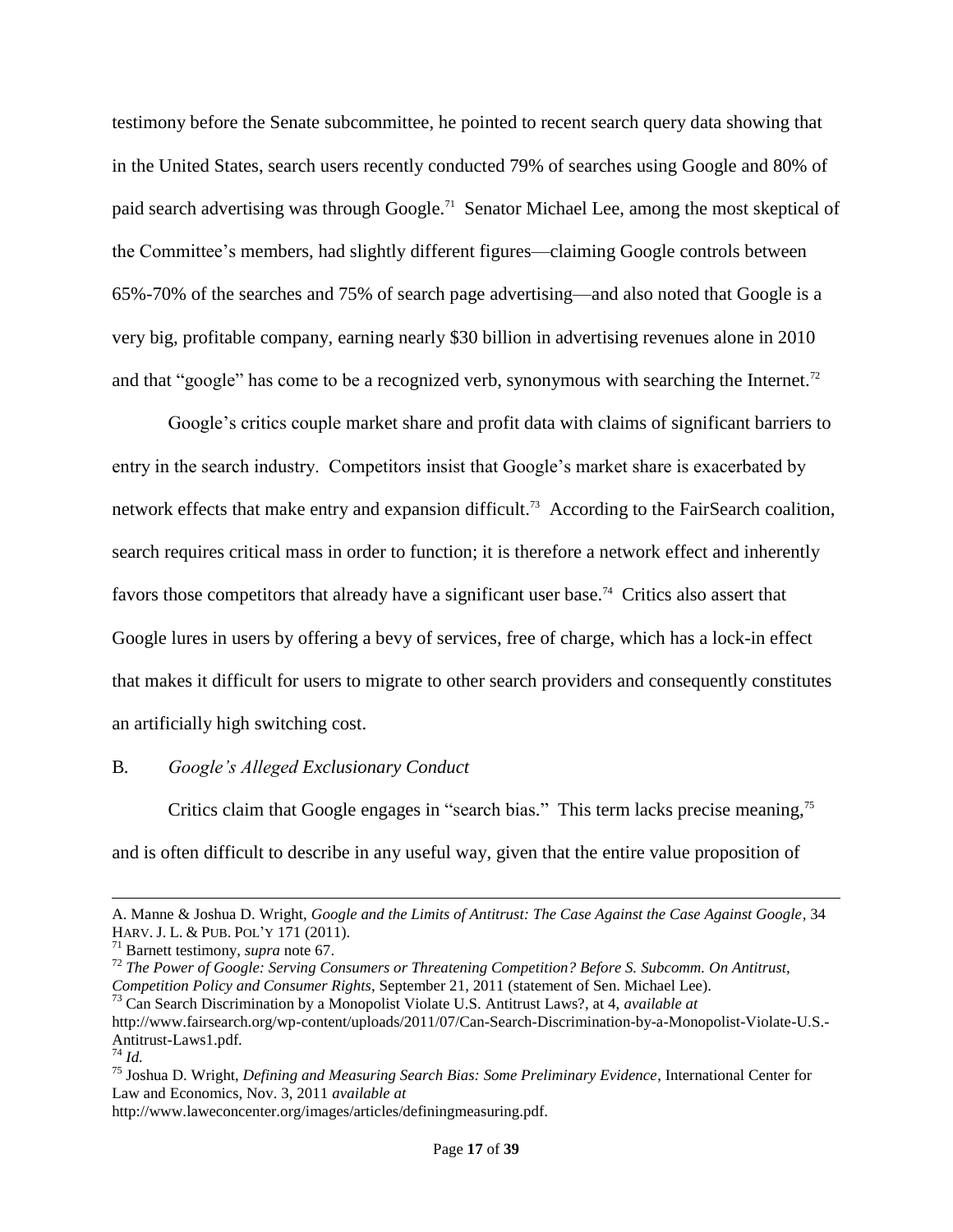search engines is to engage in bias on behalf of the consumer, thereby filtering irrelevant information. The best understanding of the theoretical antitrust allegations is that Google favors its own content in its search results, thereby depriving rival content creators from the opportunity to feature prominently in Google search results.<sup>76</sup> The term "search bias" insinuates that there is an inherent conflict of interest when a search provider also serves as a content provider, and further suggests that vertical integration in the search market is undesirable.<sup>77</sup> This argument often extends to the point of arguing that Google is the equivalent of an essential facility, without access to which content providers have no real hope of competing, at least on the Internet.<sup>78</sup> Suggesting that Google is an essential facility is particularly popular with owners of "vertical search" or specialized search sites that purport to compete with Google while simultaneously relying on Google for traffic. As the argument goes, how can a shopping website hope to compete if Google provides its own shopping results in its search results?

Google's critics argue that this conduct is not competition on the merits and goes beyond mere harm to competitors, but actually harms competition and thereby the consumers. They argue that "real customers" are the advertisers. Advertisers purportedly "have little or no choice but to use Google to reach the vast majority of Internet users, and they pay a higher price for ads than they would in a truly competitive market otherwise."<sup>79</sup> Critics tie it all back to individual search users by claiming that the thousands of small, medium, and large businesses that pay those supra-competitive advertising costs pass those costs along to consumers in the form of

l

<sup>76</sup> *See, e.g.*, Thomas Barnett, *Google's Search Tactics Warrant Antitrust Scrutiny*, BLOOMBERG, May 16, 2011, *available at* http://www.bloomberg.com/news/2011-05-16/google-s-search-tactics-warrant-antitrust-scrutiny-tombarnett.html.

<sup>77</sup> *Id.*

<sup>78</sup> For a comprehensive analysis of the difficulties in considering a search engine an "essential facility" *see* Geoffrey A. Manne, *The Problem of Search Engines as Essential Facilities: An Economic & Legal Assessment*, *in* THE NEXT DIGITAL DECADE: ESSAYS ON THE FUTURE OF THE INTERNET 419 (Berin Szoka & Adam Marcus, eds.).

<sup>79</sup> *Don't Believe Everything You Hear: A Guide to the Google Speak*, FAIRSEARCH.ORG, Sept 20, 2011, *available at* http://www.fairsearch.org/general/dont-believe-everything-you-hear-a-guide-to-the-google-speak/.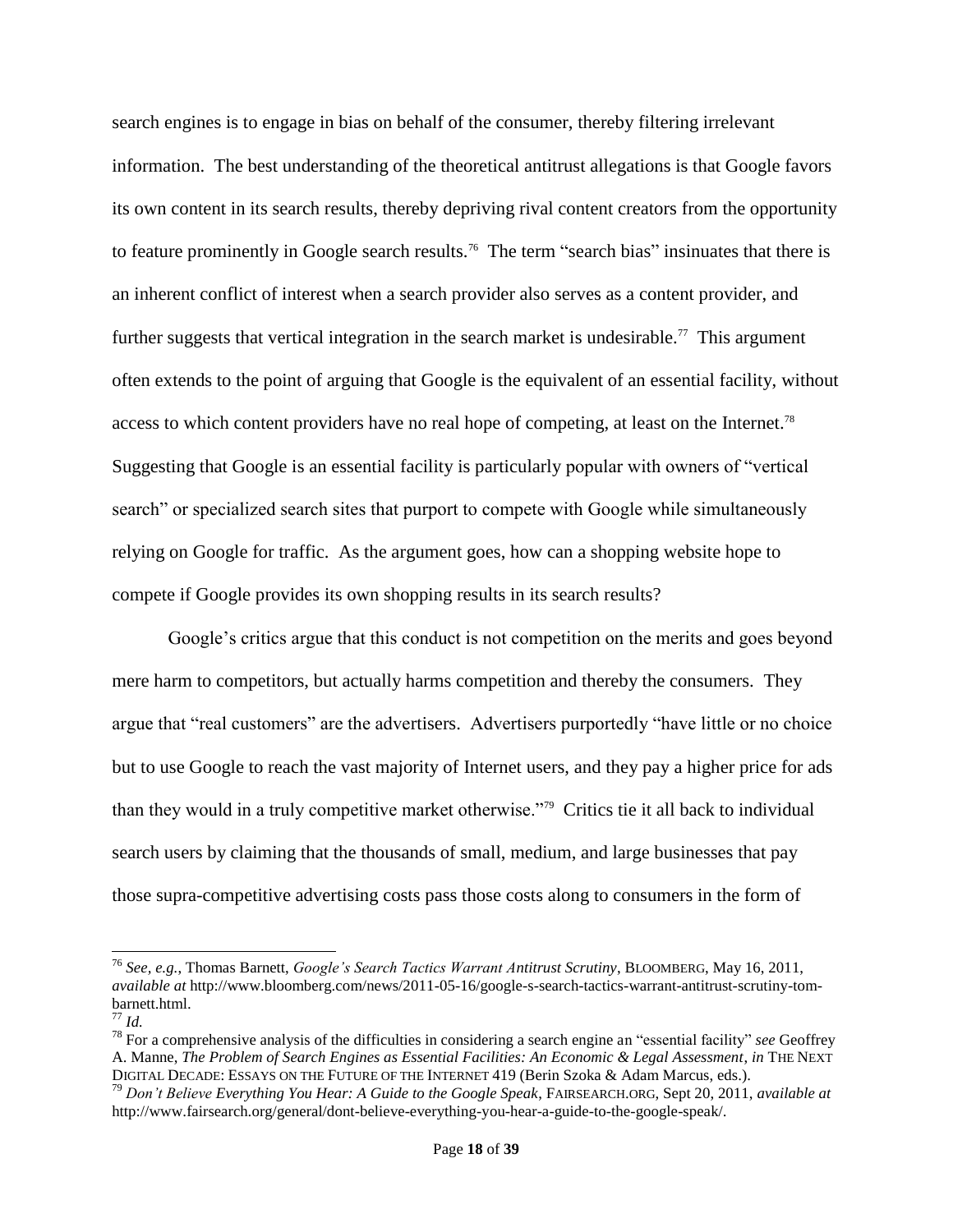higher prices for their products.<sup>80</sup> In theory, this leads to a so-called "Google tax" that everyone pays, even those who do not use Google's products.<sup>81</sup>

Another line of allegations constitute what can best be described as allegations of tying, meaning that Google leverages its dominance in search to direct users to its other services. Tying requires a demonstration of monopoly power (not just market power) in a good, and an unlawful conditioning of the sale of the tying good on the customer's agreement to also purchase the tied good. This conditioning must be coerced – merely encouraging or incentivizing the customer to purchase the tied good is not enough. $82$  Finally, tying falls under the rule of reason, requiring the court or regulatory body to rebut any procompetitive justifications offered for the tying arrangement. 83

#### III. ASSESSING GOOGLE'S CONDUCT IN LIGHT OF *MICROSOFT*

Before examining Google's conduct in light of *Microsoft*, I must first include a point on

error costs, and the difficulty of applying antitrust to high-tech markets. For decades,

commentators have encouraged caution before imposing antitrust liability too readily for fear of

chilling innovation.<sup>84</sup> Even the *Microsoft* court was cognizant of error costs when it rejected the

lower court's *per se* illegal treatment of the tying claim:

In fact there is merit to Microsoft's broader argument that *Jefferson Parish*'s consumer demand test would "chill innovation to the detriment of consumers by preventing firms from

 $\overline{\phantom{a}}$ <sup>80</sup> *Id.*

<sup>81</sup> *Id.*

<sup>82</sup> *Paladin Assocs., Inc. v. Mont. Power Co*., 328 F.3d 1145, 1159-60 (9th Cir. 2003) ("Essential to . . . a tying claim is proof that the seller coerced a buyer to purchase the tied product.").

<sup>&</sup>lt;sup>83</sup> In his testimony before the Senate subcommittee, former Assistant Attorney General Tom Barnett proffered several other examples of Google's purported exclusionary conduct which unlawfully foreclose competition instead of standing on the merits of its own products. First, Mr. Barnett claims that Google's search display practices are deceptive because they do not adequately distinguish between paid placement and "natural" search results. Second, Mr. Barnett points to Google's history of "scraping"—a practice whereby Google allegedly passes off content from third party websites as its own, such as using restaurant reviews from Yelp on Google's competing service Google Places—and claims that this is hardly competition on the merits. *See* Barnett testimony, *supra* note [67.](#page-15-0) Both of these examples would be best analyzed under consumer protection law.

<sup>84</sup> *See e.g.*, Geoffrey A. Manne & Joshua D. Wright, *Google and the Limits of Antitrust: The Case Against the Case Against Google*, 34 HARV. J. L. & PUB. POL'Y 171, 220-23 (2011).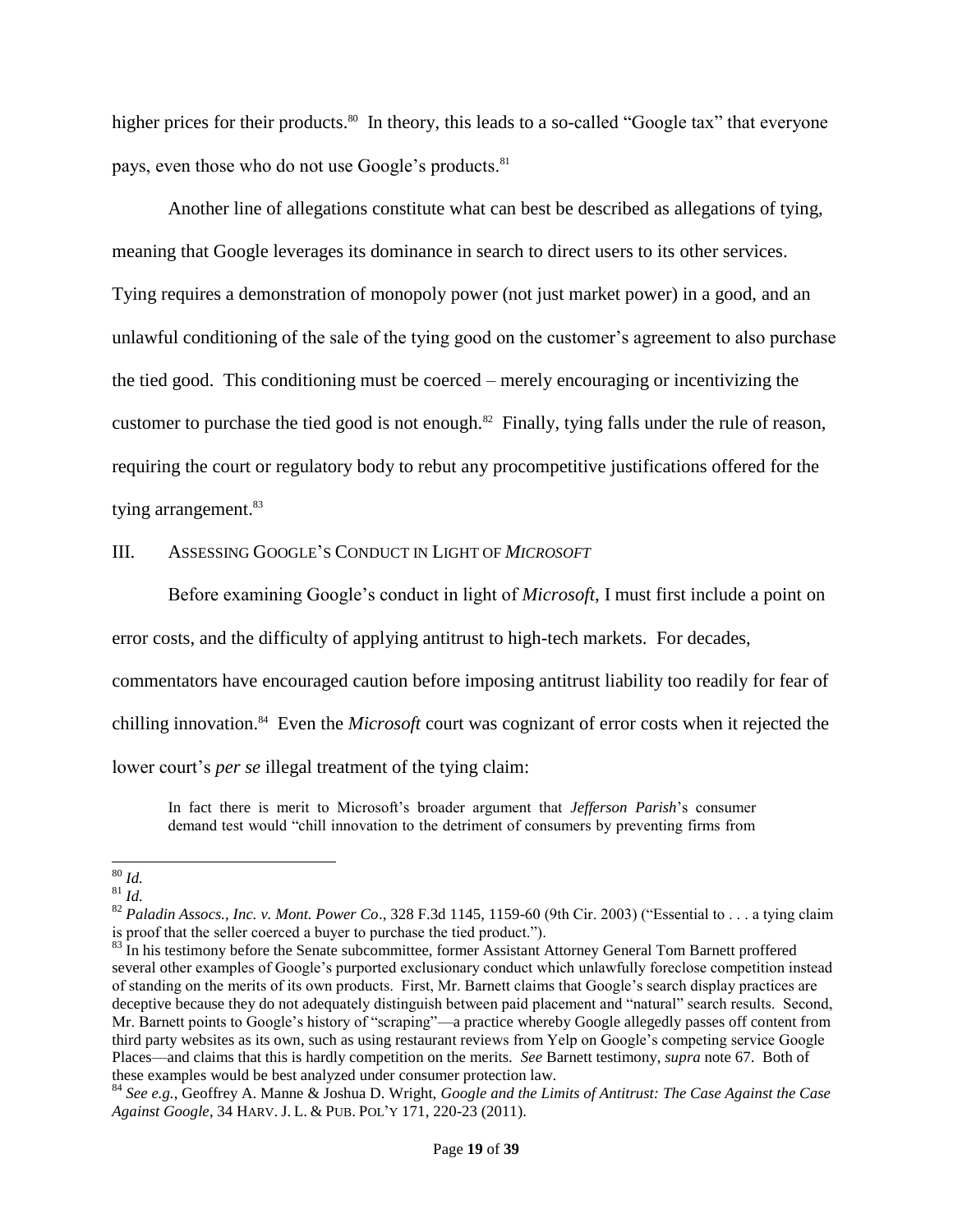integrating into their products new functionality previously provided by stand alone productsand hence, by definition, subject to separate to consumer demand." . . . We heed Microsoft's warning that the separate-product element of the per se rule may not give newly integrated products a fair shake.<sup>85</sup>

In light of error costs, there is no guarantee a court today would strictly follow *Microsoft*'s analysis of the monopoly maintenance claim. The search market is even more technologically dynamic than the OS market was years ago. Market definition is more difficult with dynamic technologies; I will, however, assume that *Microsoft*'s strictures remain guiding principles for the antitrust scrutiny of Google's practices. I will proceed with the analysis as if the FTC's most recent attempt to offer guidance on the relevant market were determinative.<sup>86</sup>

With these assumptions in mind, my analysis proceeds in three parts. First, I explore the potential claims of monopolization, including whether Google has monopoly power. Second I consider the claims of exclusionary conduct, and analyze whether Google's conduct goes beyond harm to competitors, and constitutes harm to competition. Third, I explore the viability of Google's potential procompetitive justifications. In each instance, I conclude that the facts and circumstances of the online search market and Google's conduct, and procompetitive justifications are vastly different than the operating system market and Microsoft's exclusionary conduct during the late 1990s.

## A. *Claims of Monopolization or Monopoly Maintenance*

# 1. Defining a Relevant Market

To begin with, a plaintiff in a Section 2 complaint must define the relevant market. $^{87}$  This is no small feat in even the simplest antitrust analysis, and defining a relevant market in the hightech industry is especially difficult. Recall that in *Microsoft* the government and defendant

 $\overline{\phantom{a}}$ <sup>85</sup> *Microsoft* Appellate Decision, *supra* note [7,](#page-1-1) at 89.

<sup>&</sup>lt;sup>86</sup> Fed. Trade Comm'n, Statement of Federal Trade Commission Concerning Google/DoubleClick, FTC File No. 071-0170, at 3, 7 (Dec. 20, 2007) (citations omitted), *available at* http://www.ftc.gov/os/caselist/0710170/071220statement.pdf.

 $87$  United States v. Grinnell Corp., 384 U.S. 563 (1966).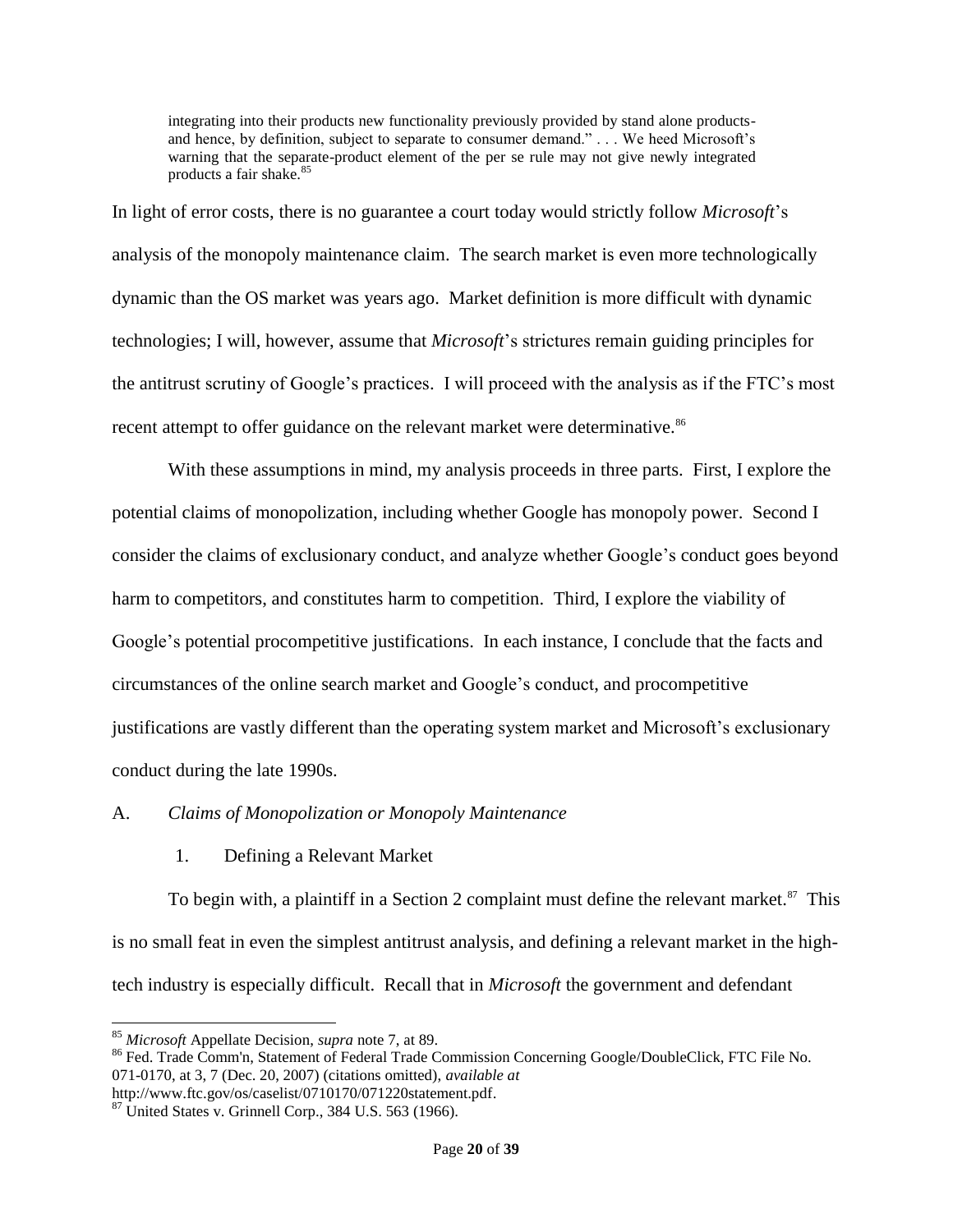disagreed about the relevant market, and the D.C. Circuit largely declined to readdress the issue of relevant market on appeal due to procedural mistakes by Microsoft.<sup>88</sup> It is unclear exactly how a market would be defined in the search and Internet advertising industries, due in large part to the dynamic nature of the business. Factors that courts and regulators have considered when defining a relevant market include cross-elasticity of demand (asking whether customers who use one product would easily and quickly switch to another product after an increase in price), differences in price, and differences in quality.

Google is a classic two-sided market participant, meaning that it caters to two different sets of customers – the public search engine user, and the advertisers who pay for advertisement placement through AdWords. Each potential market is dynamic, and raises difficult questions about the definition of a relevant market for antitrust purposes. In a market of search queries, the cross-elasticity of demand would be enormous – if users had to pay for search, they would all migrate to another provider. In fact, there is evidence demonstrating that the average user employs several search engines simultaneously. A report funded by Microsoft itself proclaimed, "Indeed, prior work in this area suggests that 70% of Web searchers use multiple search engines."<sup>89</sup> Furthermore, one has to ask, precisely what is the consumer purchasing? Search results are just links to information. There are numerous other ways for a consumer to gain this information, including other web sites, social media, navigating directly to the source they are looking for, or non-Internet sources. Any of these would become more attractive if the cost to the consumer were raised above zero.

 $\overline{\phantom{a}}$ 

 $88$  The D.C. Circuit concluded that Microsoft failed to challenge the district court's finding of fact, or show how these findings of fact fail to support the district court's conclusions of law. *Microsoft* Appellate Decision, *supra* not[e 7,](#page-1-1) at 52.

<sup>89</sup> Qi Guo, et al. *Why Searchers Switch: Understanding and Predicting Engine Switching Rationales*, available at http://research.microsoft.com/en-us/um/people/ryenw/papers/guosigir2011.pdf.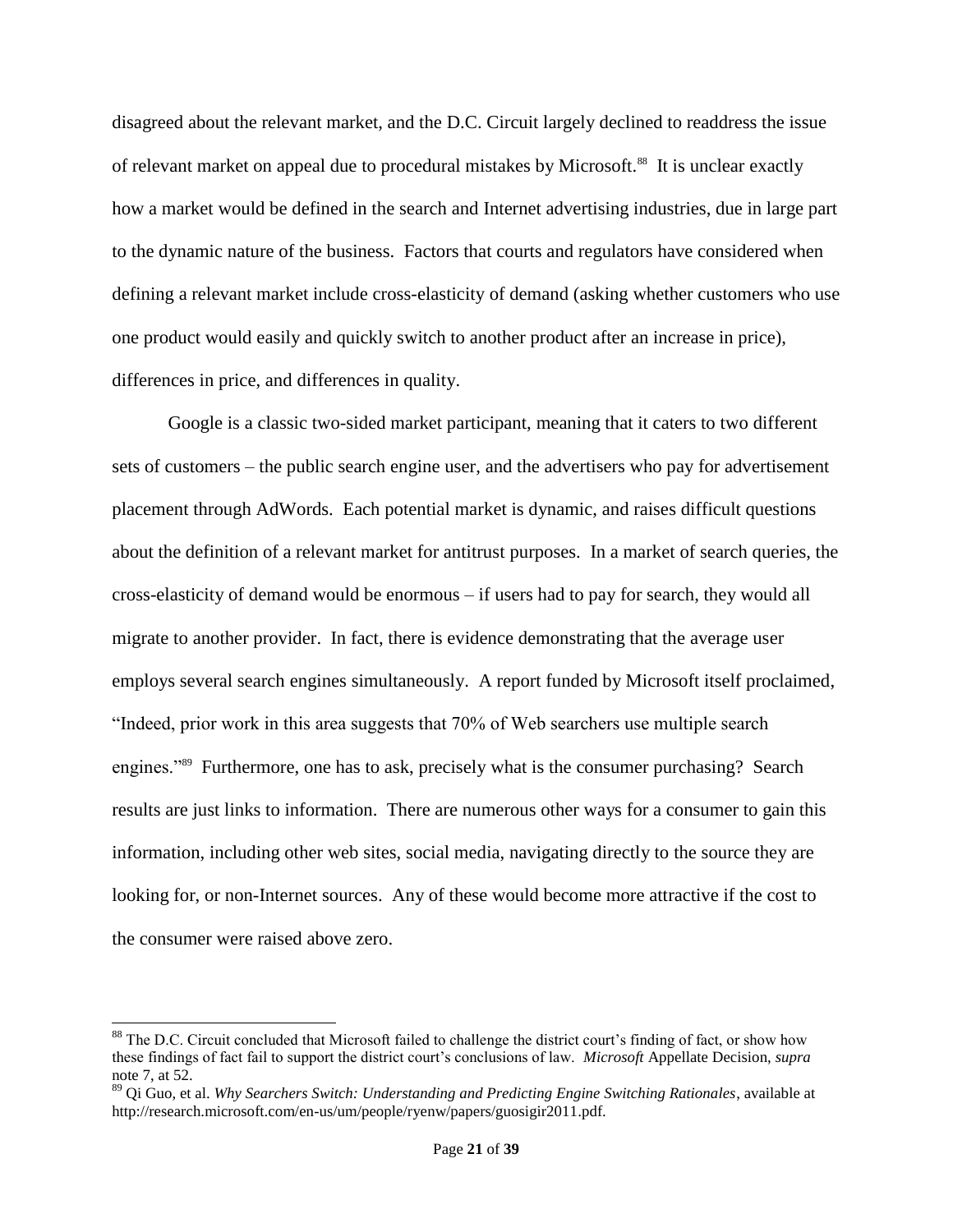The same confusion abounds on the advertiser side of the Google business model.

Advertisers compete with each other not for search result placement, but for "eyeballs," that is, views by people on the web. Google search is just one way that Internet advertisers can look for these views – in fact, advertisers pay to be included on websites throughout the Internet, not just search engines. For example, earlier this year, Facebook became the top online display ad publisher in the United States.<sup>90</sup> If other forms of online advertising, such as display ads, were included within the relevant market, Google's market share, and consequently any inference of monopoly power, would fall by the wayside.

Facebook is the elephant in the room when discussing Google. One might be tempted to not count Facebook as a competitor – it is not a general purpose search engine. However, such a conclusion would be folly. The two are stark competitors for all things Internet, including eyeballs and thus advertising revenue. Among other things, Facebook has an extraordinary presence in terms of consumer usage and advertising revenues. Facebook has more than 800 million regular users. More than 50% of active Facebook users log on every day. More than 500 million people use an app on Facebook or experience the Facebook platform on other websites. And according to comScore.com, Facebook is now the top display-ad publisher in the U.S. (ahead of Google, Bing and Yahoo), accounting for nearly one-third of all display-ad impressions. In fact, some argue that Facebook represents the next stage in the evolution of search, transforming from "links" to "likes." Facebook is endeavoring to improve its search engine to connect users with content that is pre-approved by other Facebook users. This effectively eliminates the need to correlate page visits to query responsiveness, an assumption that traditional search engines such as Google still make. As one journalist explains "With a

l

 $90$  U.S. Online Display Advertising Market Delivers 1.1 Trillion Impressions in Qi 2011, comScore.com, May 4, 2011, *available at* http://www.comscore.com/Press\_Events/Press\_Releases/2011/5/

U.S.\_Online\_Display\_Advertising\_Market\_Delivers\_1.1\_Trillion\_Impressions\_in\_Q1\_2011.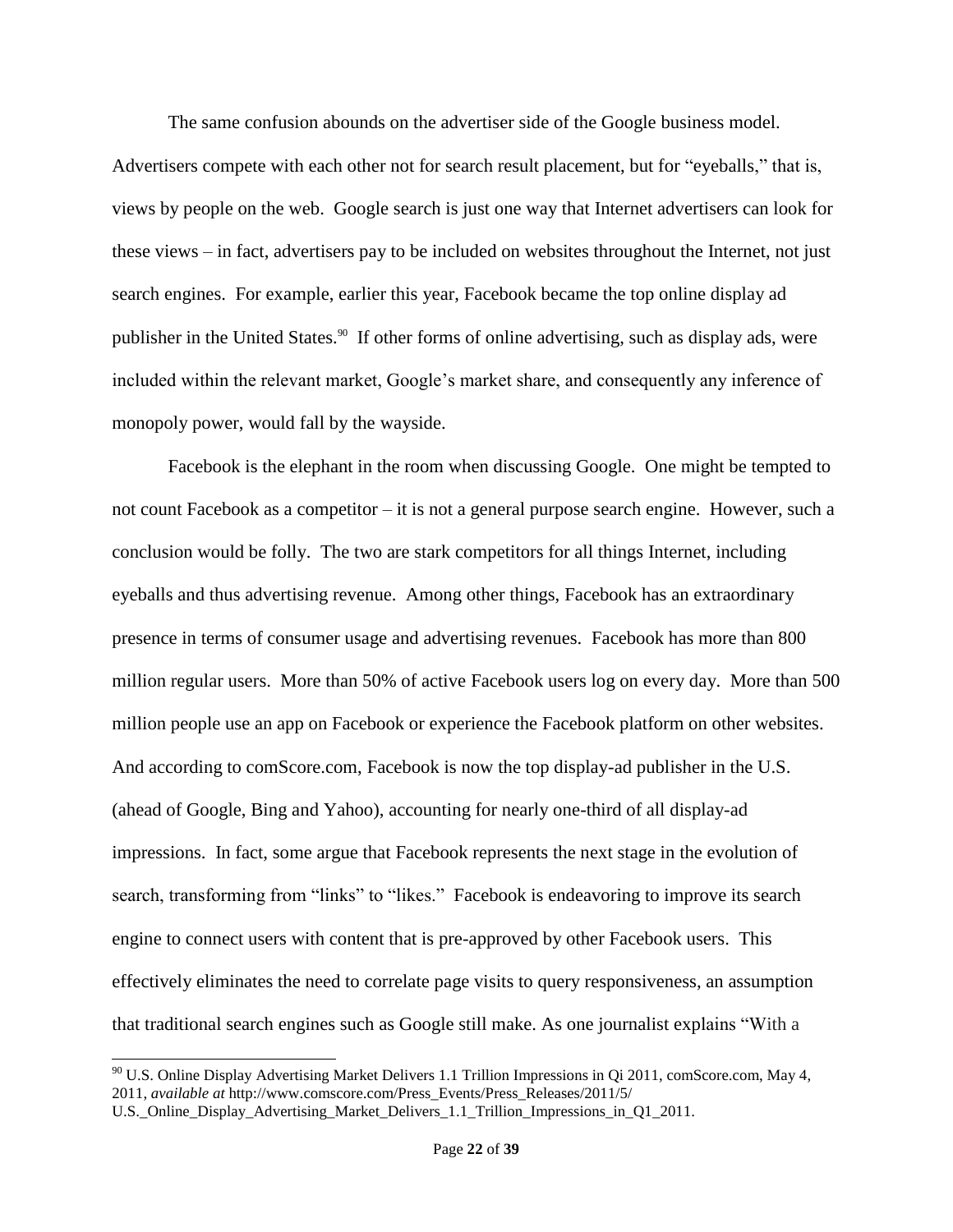more potent search engine, Facebook's wine-loving users might be able to query the closest wineries that have been liked most often. That would give people one fewer reason to leave the site's walled garden."<sup>91</sup>

Facebook teaches us several important points: not only should we be careful in defining a relevant market for antitrust purposes, but we should also be hesitant to assume that technology markets will establish and maintain a status quo for any significant period of time. As Stafford Masie, former head of Google South Africa explained, the shift has already begun:

The pie of search query volumes in the world – that business is shrinking. Why? Because people are going and doing search queries – search query volumes are moving towards social containers. They're moving away from static pages being searched and they're moving more towards dynamic real-time stream content. Like Twitter. Like Tumblr. Like Facebook. Those things have a better result because the penetration, the personalization associated with it, and the constant freshness of the content. So I believe that Google's search volume – the business Google is in on the search side – that business is shrinking. And they've got to do something about it.  $92$ 

As policymakers and regulators spend their time assessing Google's alleged market power, the fact of the matter is that the market and its competitors are changing so quickly that such an analysis is rendered moot by the time it is completed.

As these points suggest, defining a relevant market will be extremely difficult – even more difficult than most market definition exercises. Alternative products and high responsiveness to price changes indicate that a market as narrowly construed as search engines or search advertising may not be adequate under the antitrust laws. It will not be as easy for the government to define a relevant market in a broad § 2 case against Google as it was, for example, during the review of Google's acquisition of airline travel information provider ITA, in which

 $\overline{\phantom{a}}$ 

<sup>&</sup>lt;sup>91</sup> Douglas MacMillan & Brad Stone, Facebook Delves Deeper into Search, BLOOMBERG BUSINESSWEEK, March 29, 2012, *available at* http://www.businessweek.com/printer/articles/16340-facebook-delves-deeper-into-search.

<sup>92</sup> Emil Protalinski, Former Google Exec: Facebook, Twitter are Killing Search, ZDNet, Feb. 7, 2012, *available at* http://www.zdnet.com/blog/facebook/former-google-exec-facebook-twitter-are-killing-search/8812.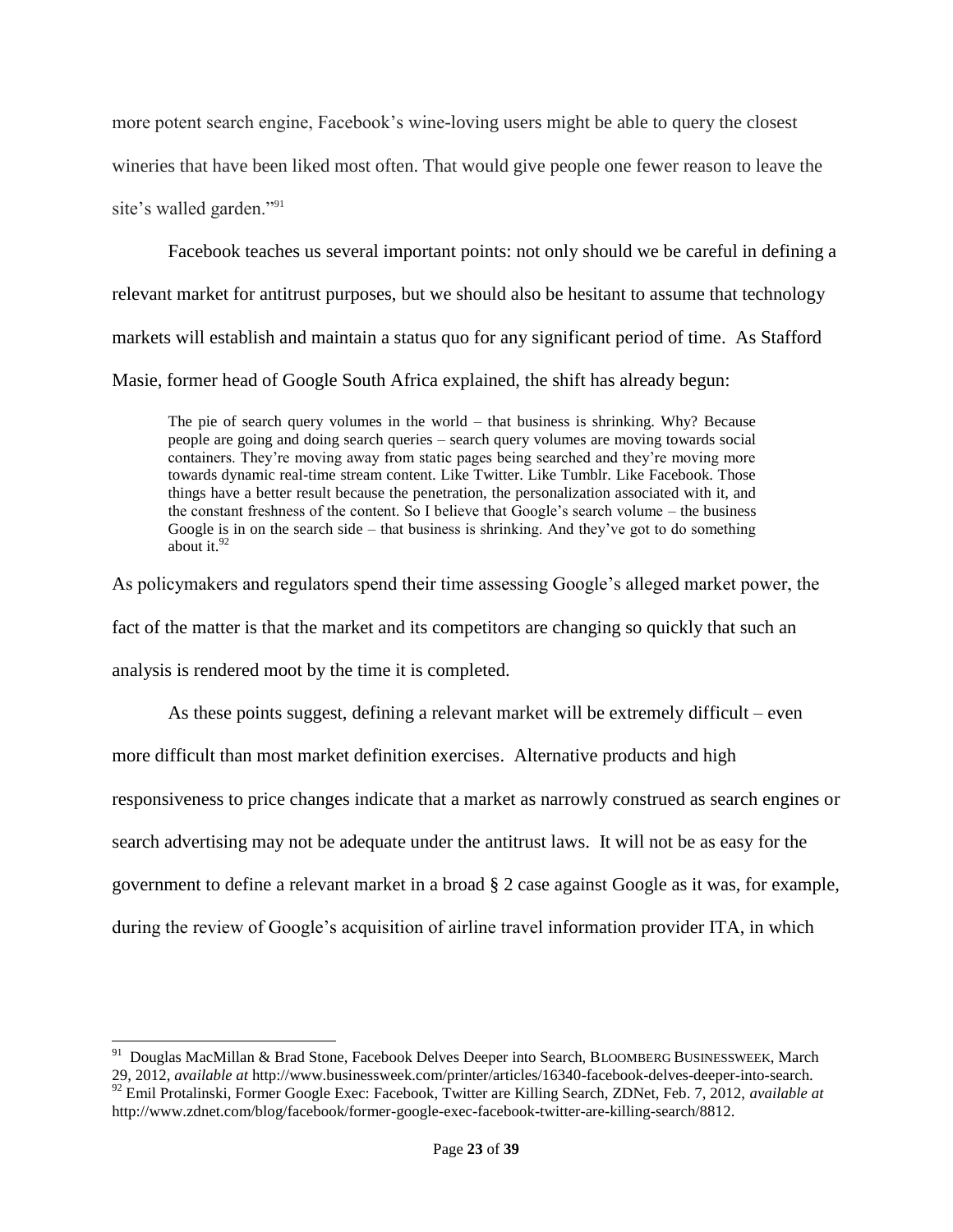the transaction involved a certain type of relatively difficult-to-find information.<sup>93</sup> In ITA, the Department of Justice defined the relevant markets as the market for airline information aggregators (the software created and sold by ITA) and the market for "comparative flight search services,"<sup>94</sup> but also explained that the government's trepidation with the transaction "revolve around Google's ability and incentive to weaken its competitors in the comparative flight search market by denying or degrading their access to QPX."<sup>95</sup> Unlike the contemplated harm to competition in search generally – where there is not a concern about access to underlying information but rather the display of this information to the consumer – the DOJ's investigation of Google's acquisition of ITA included a unique and difficult-to-replicate input. ITA is an outlier in this sense, and an appropriate behavioral remedy was implemented to ensure that Google's rivals will have access to this or similar information.

2. Assessing Google's Monopoly Power

Assuming Internet search and search advertising are the relevant markets, does Google have monopoly power?

As noted by the D.C. Circuit in *Microsoft*, monopoly power is "the power to control prices or exclude competition."<sup>96</sup> Direct proof of monopoly power is only rarely available, and courts typically rely on circumstantial evidence, typically an inference of monopoly power based on the dominant share in the relevant market combined with barriers to entry.<sup>97</sup>

In Google's case, a 60%-70% share of Internet searches and a commensurate share of search advertising do not rise to Microsoft's 95% market share of the Intel-compatible operating

 $\overline{\phantom{a}}$ 

<sup>93</sup> United States v. Google, Inc. & ITA Software, Inc., Competitive Impact Statement, *available at* http://www.justice.gov/atr/cases/f269600/269620.pdf.

 $94 \tilde{I}$ *d.* at 7-8.

<sup>95</sup> *Id*. at 9.

<sup>96</sup> *Microsoft* Appellate Decision, *supra* note 6, at 51 (quoting United States v. E.I. du Pont de Nemours & Co., 351 U.S. 377, 391 (1956)).

<sup>97</sup> *Id*. at 51.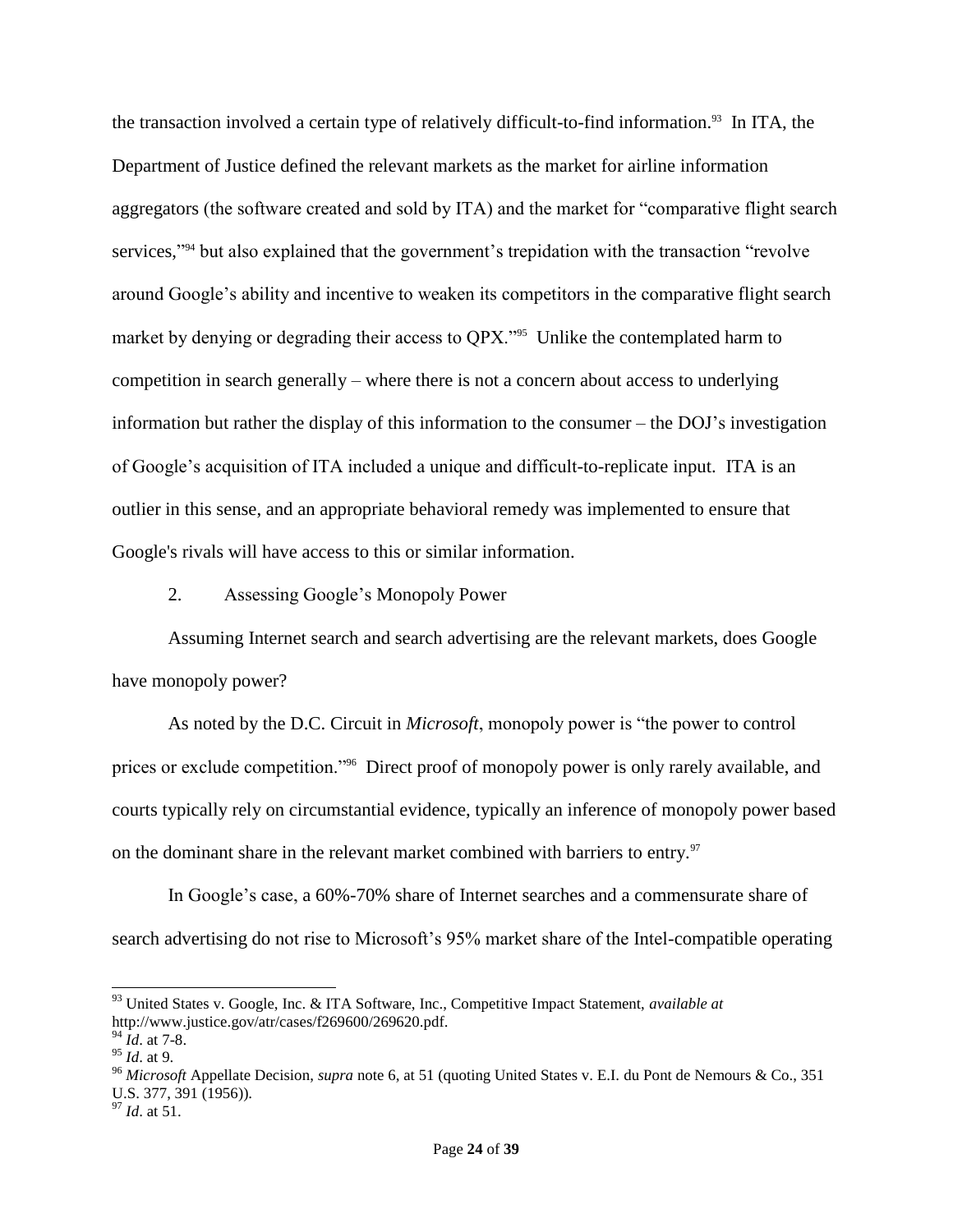systems market.<sup>98</sup> Even with sufficient market share, however, there also needs to be sufficient barriers to entry in order to support an inference of monopoly power, specifically, the power to control prices or exclude competition.

Recall that in *Microsoft* the barrier to entry in the operating systems market was the socalled "applications barrier to entry," which was the derived Hobson's choice facing the various players in the computer ecosystem: work with Microsoft and only Microsoft or be on the outside looking in. This Hobson's choice was imposed by the economic realities and nature of the products in the computer ecosystem. For example, for ISVs, it was often economically unjustifiable to develop software for operating systems that did not have a substantial consumer base. <sup>99</sup> Similarly, a PC only needs one operating system, and consumers prefer operating systems with a large number of applications already written, compelling the OEMs to install Windows.<sup>100</sup> The result was a self-enforcing cycle that made it very difficult for competing operating systems to displace Microsoft's dominance.

Google's critics argue that there is a similar "chicken-and-egg" scenario playing out in the online search and search advertising markets. But on closer scrutiny, there are actually three fundamental differences between the operating systems market in *Microsoft* and the online search and search advertising markets in a potential case against Google. These differences undermine the inference of monopoly power and instead demonstrate that Google's continued success is through competition on the merits in the form of continued innovation and constant efforts to deliver to both search users and search advertisers desirable products/services.

<sup>&</sup>lt;sup>98</sup> Similar market shares have generally been sufficient to suggest the possession of monopoly power, provided there are other indicators as well. ANTITRUST LAW DEVELOPMENTS (6th) at 231.

<sup>99</sup> *Microsoft* Appellate Decision, *supra* note 6, at 55.

 $100$  *Id.*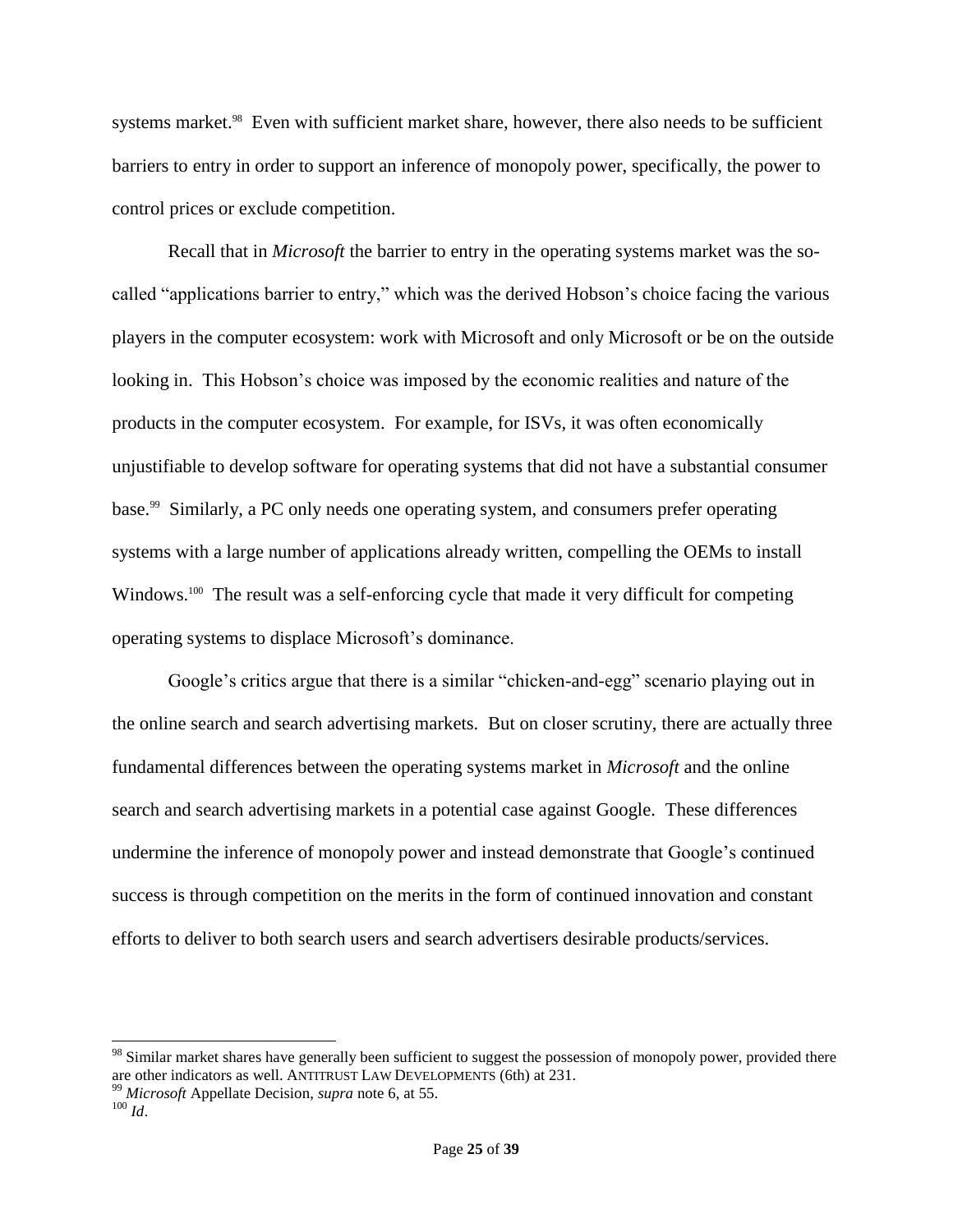First, the cycle is unlikely to be self-sustaining. Search advertisers are arguably similar to the ISVs in *Microsoft*: assuming Google is the leader in online search and advertisers only choose one search firm to purchase search advertising from, they will chose Google. However, search users do not prefer a search engine with the greatest number of advertisers and are therefore unlike PC consumers who prefer an operating system with the greatest number of applications. The "chicken-and-egg" paradigm does not apply.

Search users may prefer a search engine with the most *relevant* ads, but in Google's case that is a function of the company's quality score system, not the sheer number of advertisers who use Google.<sup>101</sup> This is where the switching costs/lock-in arguments come in. By offering search users a bevy of other services for free, Google allegedly entrenches the dominance of Google search. But the realities do not support that claim.

Google takes great efforts to ensure the interoperability of its services with competitors. For instance, with the recently revamped YouTube, you have the ability to share your YouTube activity with not only your Google+ contacts, but also your Twitter feed and Facebook page. Furthermore, Google is also sensitive to portability of a users' information. The Data Liberation Front is a group of Google engineers who make it easier for users to import and export their data to and from Google products.<sup>102</sup>

This brings us to the second difference between the nature of the operating systems market and the Internet search market: a Google user is less likely to only use Google search than a PC user is to only use Windows. If a search user is unsatisfied with search results, she only need go to Bing and try her query there. If it is a specific type of query, say for a restaurant

<sup>101</sup> A fuller explanation of Google's quality score and how it works can be found on Google's website. *What is AdWords "Quality Score and how is it calculated*, *last visited* Dec. 12, 2011, http://support.google.com/adwords/bin/answer.py?hl=en&answer=10215.

<sup>102</sup> The Data Liberation Front, dataliberation.org, *available at* http://www.dataliberation.org/home.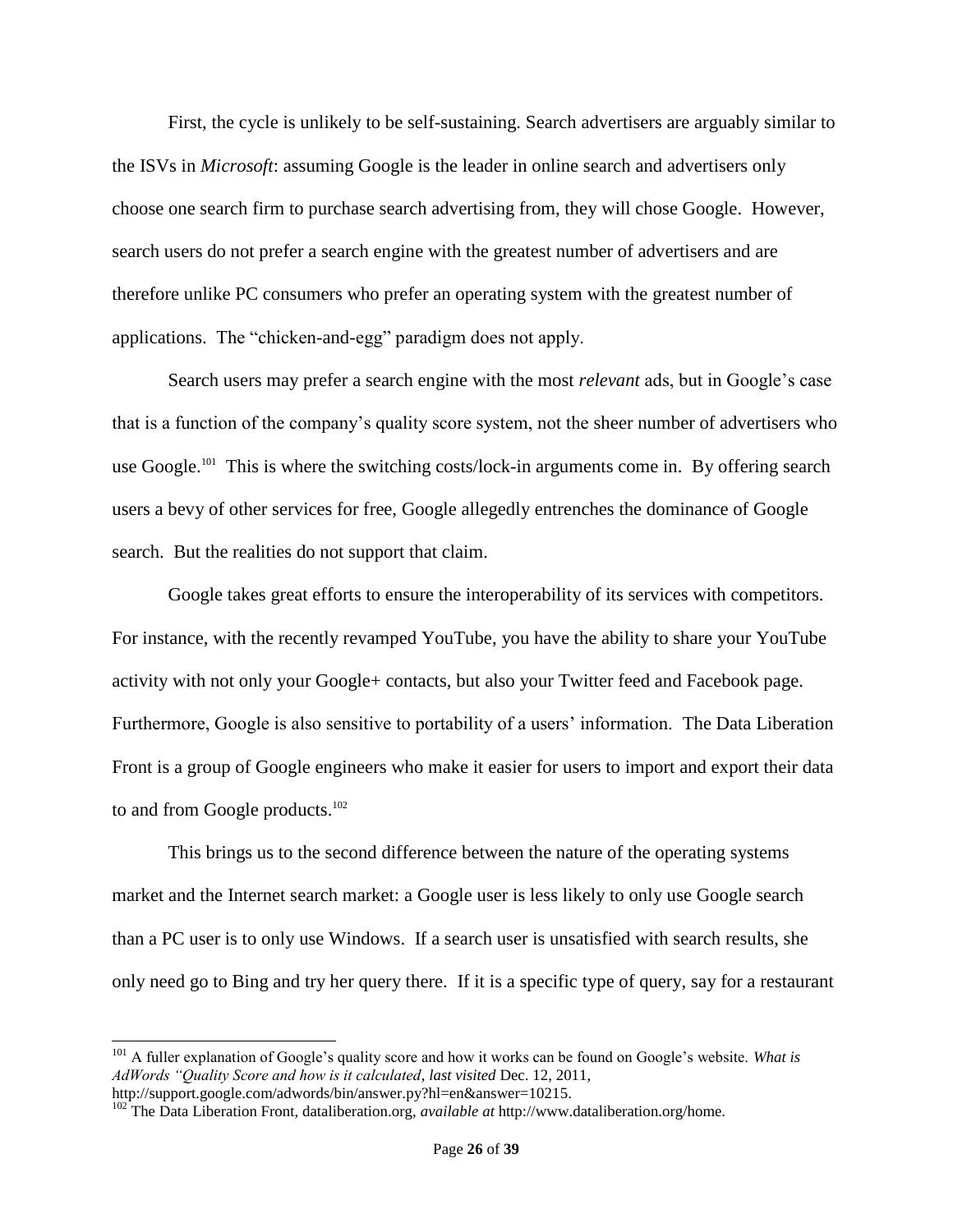review, a user can go directly to her preferred review site. A recent report by Microsoft, who operates Bing, attests to that fact: "The barrier to switching search engines is low and multiple engine usage is common." <sup>103</sup> Antitrust scholar Herbert Hovenkamp said "[t]here's no lock-in with a Google search engine. If you want to have six different search engines all on your desktop, you can do that. It's all free."<sup>104</sup>

This is a far cry from the switching costs facing PC users consider a switch to a new operating system. Not only would they be faced with fewer application choices after the switch, but they would be faced with the very significant costs of either purchasing and installing a new operating system on their current PC or purchasing a new PC with the other operating system preinstalled. Advertisers similarly have the option to multi-home. Unlike Microsoft's practice of requiring ISVs to use Internet Explorer as the default browser before granting them access to Windows 98, Google does not condition search advertisers' access or pricing based on levels of exclusivity.

With respect to any corresponding control of advertising pricing, Google's methods show that Google has very little control over the pricing it charges its own advertisers, let alone the prevailing prices for the search advertising market as a whole. Classic search advertising was based on "cost per impression" basis, meaning that advertisers paid based on the number of times their ad was displayed. Google gives advertisers a choice to use "cost per impression" or an option to pay on a "cost per click" basis (which according to Google, most of its search advertisers use).<sup>105</sup> Under the "cost per click" method, advertisers pay Google only if a search

<sup>103</sup> Qi Guo, et al. *Why Searchers Switch: Understanding and Predicting Engine Switching Rationales*, available at http://research.microsoft.com/en-us/um/people/ryenw/papers/guosigir2011.pdf.

<sup>104</sup> Bianca Bosker, *Google Antitrust Inquiry: Microsoft's History Looms Large*, HUFFINGTONPOST.COM, Jun. 23, 2011, *available at* http://www.huffingtonpost.com/2011/06/23/google-antitrust-inquiry-

\_n\_883389.html?ncid=edlinkusaolp00000008.

<sup>&</sup>lt;sup>105</sup> Google, Inc., Form 10-K for the fiscal year ended December 31, 2010, at 4.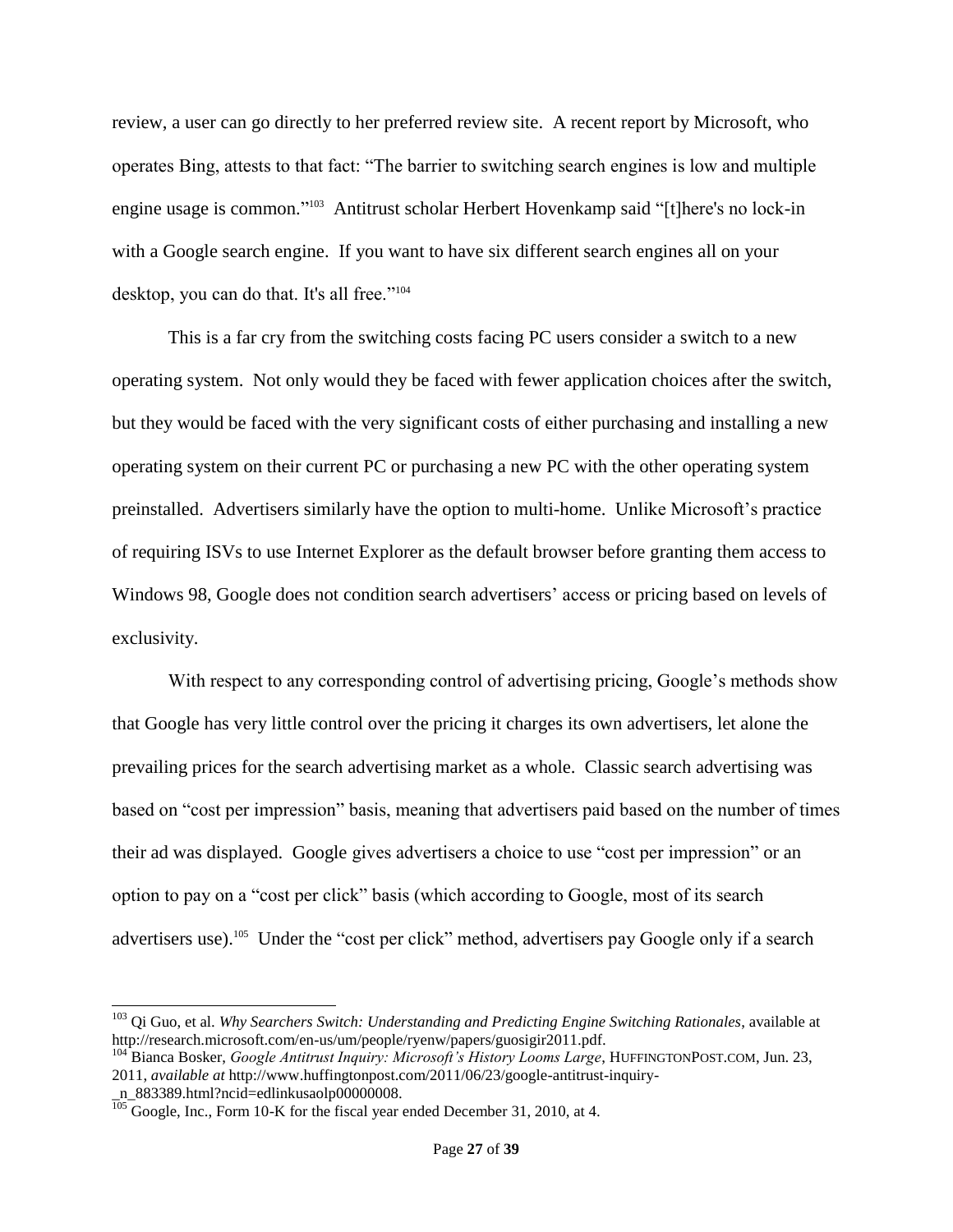user actually clicks on the advertiser's link and advertisers also have power to set a cap for their advertising costs.<sup>106</sup>

Google uses an auction-based system for establishing the cost per click and part of the auction-bidding process is Google's quality score system, which acts as a modifier to the bid price based on an advertisers historical click through rates, the quality of the landing page the user goes to after clicking the link, and the relevance of the bid-upon keyword to the search query.<sup>107</sup> Cost-per-click charges advertisers with higher quality scores *lower* prices.<sup>108</sup> Thus, advertisers control the pricing because they control the inputs to the per click price: their bid price and the factors bearing on their quality score. With low switching costs and multi-homing possible, Google competes to maintain its market share of users by earning their loyalty through innovative product offerings and relevant search results.

A third difference between Google and Microsoft is the facts underlying one of Microsoft's arguments against finding of monopoly power. Recall that Microsoft argued that consideration of the applications barrier to entry was improper because, before Microsoft had risen to dominance, it too had to overcome barriers to entry and therefore costs borne by all entrants should not be considered a true entry barrier. The D.C. Circuit rejected that argument because it mischaracterized the facts: at the time Microsoft entered the operating systems market, there were no competitors with an entrenched application base.

Google did in fact face, and overcome, such an entry barrier. In March 1998, at least one industry observer had declared that Yahoo! had "won the search wars."<sup>109</sup> But it was not until

 $106$  Google AdWords, Advertise your business on Google, last visited Jan. 4, 2012, http://www.google.com/ads/adwords2/.

<sup>107</sup> WordStream, Inc., *How Does the AdWords Auction Work?*, Nov. 16, 2011, http://www.wordstream.com/blog/ws/2011/11/16/how-adwords-works.  $^{108}$ *Id.* 

<sup>109</sup> Randall E. Stross, How Yahoo! Won the Search Wars, FORTUNE MAGAZINE, Mar. 2, 1998, *available at*  http://money.cnn.com/magazines/fortune/fortune\_archive/1998/03/02/238576/index.htm.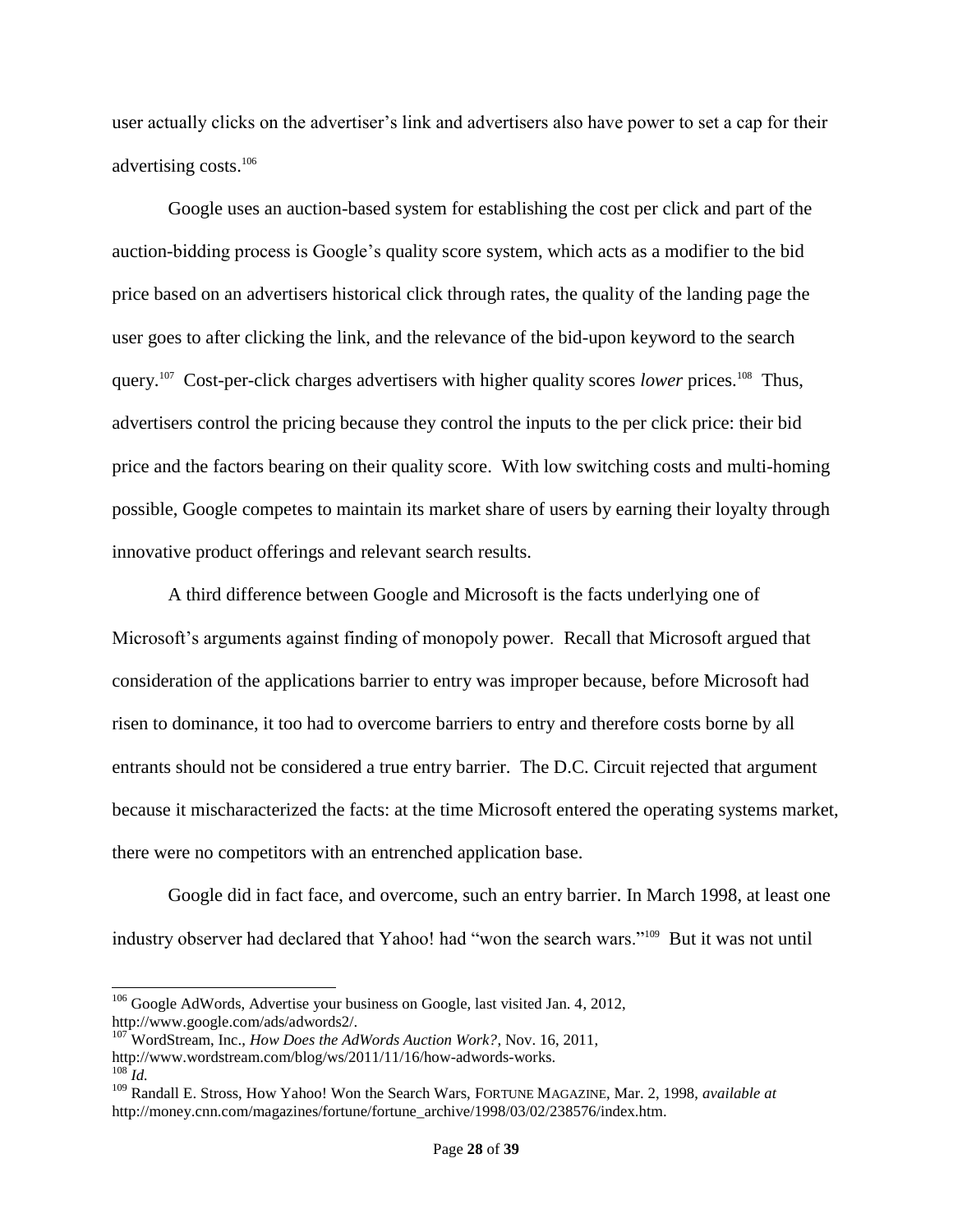August 1998 that Google cofounders Larry Page and Sergey Brin obtained the \$100,000 investment from Andy Bechtolsheim.<sup>110</sup> Therefore, if there is any user- or advertiser-embedded base barrier to entry, that barrier was present and overcome when Google officially became the world's largest search engine in June 2000 by indexing over one billion websites.<sup>111</sup> Bing currently has approximately 50% of Google's query volume, and about as much as Google had in 2008. There are no scale economies or other network effect that prohibits Bing from matching Google's efficacy in search results.

# 3. Assessing the Purported Exclusionary Effect of Google's Conduct and the Corresponding Consumer Harm

Looking back at Microsoft, there were three categories of allegedly exclusionary conduct: (1) integration of Internet Explorer with Windows; (2) exclusionary agreements; and (3) conduct with respect to Java.

The second and third categories are not on point with any analysis of Google's conduct. To be parallel with the second claim, Google would need to contractually prevent website developers from listing their pages with other search engines, or prevent advertisers from advertising elsewhere. Google employs no such contracts. Websites are widely indexed by search services around the world, and Google is just one of many websites performing this information aggregation service. Similarly, the third claim against Microsoft – that Microsoft took steps to exclude Java from developing a viable cross-platform threat - is not comparable to any conduct by Google. These two allegations are similar in that they allege Microsoft maintained its monopoly power through contracts and influence on third parties. To that end, to compare Google to Microsoft, one would need to establish third parties with whom Google does business, and indentify contractual language that would prevent this third party from working

<sup>110</sup> *Google History*, GOOGLE.COM, http://www.google.com/about/corporate/company/history.html.

<sup>111</sup> *Google History*, GOOGLE.COM, http://www.google.com/about/corporate/company/history.html.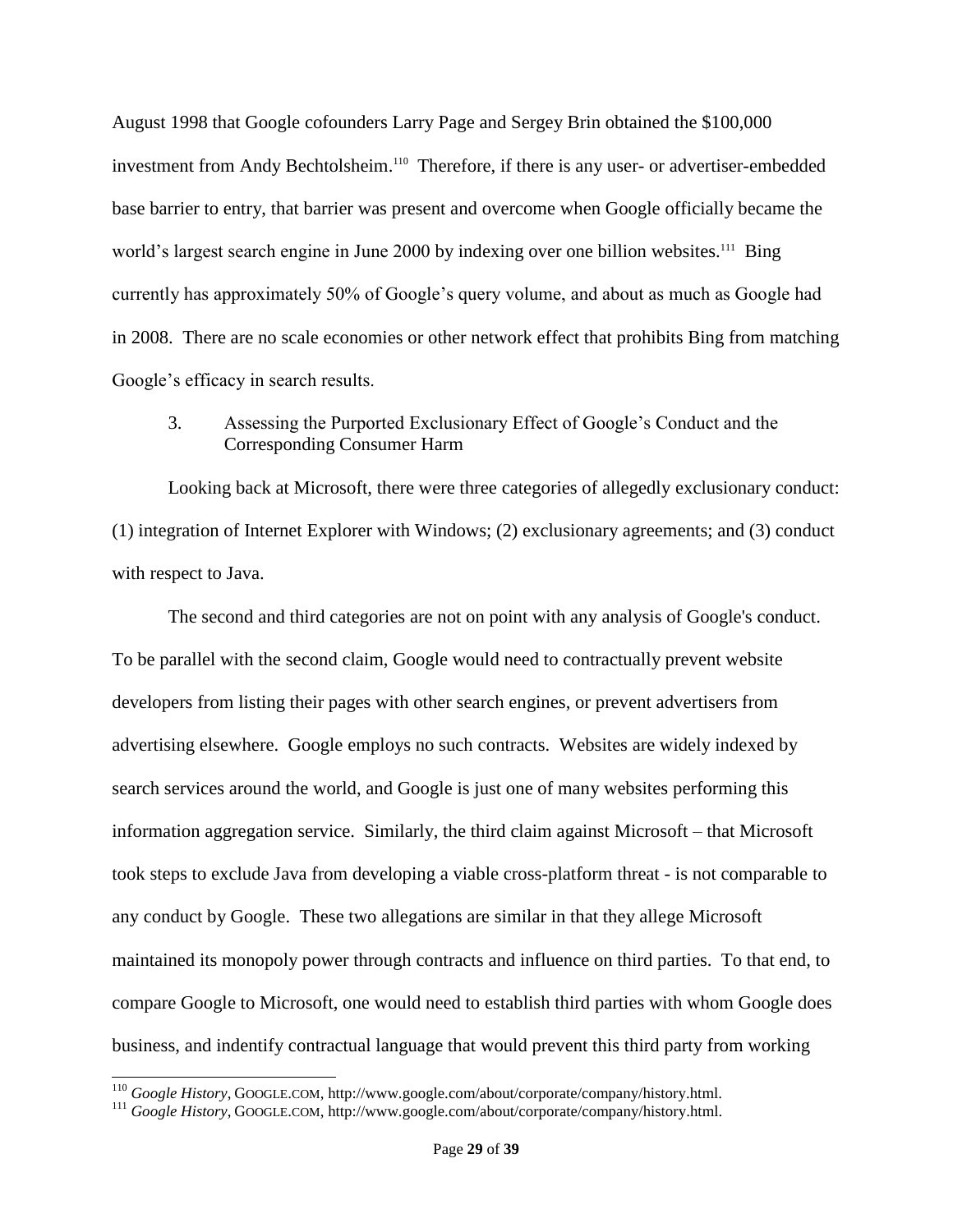with one of Google's competitors. Google does not contract with advertisers, content developers, or consumers in any such way.

A common misconception is that Google requires manufacturers of smartphones to install Google as the default search engine for mobile telephones. This is not the case. Android, Google's smartphone operating system, is open source. As Eric Schmidt explained in his written response to Senate Judiciary Committee, "Google does not demand that smartphone manufacturers make Google the default search engine as a condition of using the Android operating system."<sup>112</sup> In fact, Android is open source and is available to be used by any phone maker free of charge without entering into any license agreement with Google.<sup>113</sup>

Thus, the monopoly maintenance claims boil down to Google's use of its own content in its search results and, correspondingly, the limiting of competitors' access to users on Google search. There are two considerations complicating this analysis. First, competitors must show substantial foreclosure over a long period of time in order to justify legal action against a firm acting unilaterally. Second, even in the instances in which a competitor can show substantial foreclosure, the analysis then progresses to evaluating the anticompetitive effects against the procompetitive justifications. This traditional rule of reason review weighs all factors and attempts to determine, at the end of the day, whether competition and the final consumer are harmed by the dominant firm's unilateral conduct.

Generally speaking, antitrust law recognizes that a firm owes no duty to a competitor for access to inputs, including customers. In *Verizon Communications v. Law Offices of Curtis V. Trinko, LLP*<sup>114</sup> the Supreme Court declared: <sup>115</sup>

<sup>&</sup>lt;sup>112</sup> Eric Schmidt, Executive Chairman, Google, Inc., Response to Senate Judiciary Committee, September 21, 2011.

<sup>113</sup> http://source.android.com/faqs.html#what-is-the-android-open-source-project.

 $114$  540 U.S. 398 (2004).

<sup>115</sup> *Id.* at 407-08.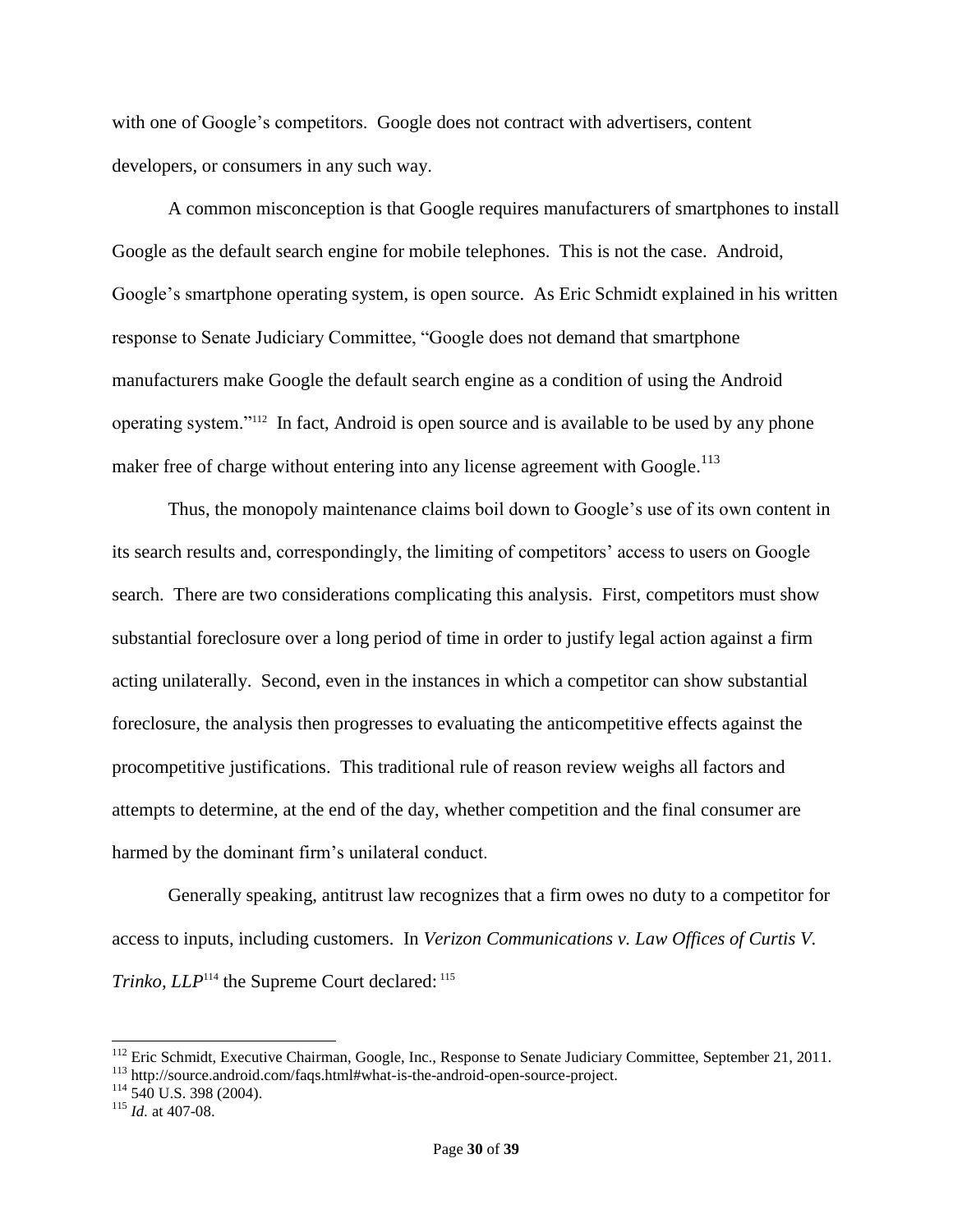Firms may acquire monopoly power by establishing an infrastructure that renders them uniquely suited to serve their customers. Compelling such firms to share the source of their advantage . . . may lessen the incentive for the monopolist, the rival, or both to invest in those economically beneficial facilities. Enforced sharing also requires antitrust courts to act as central planners, identifying the proper price, quantity, and other terms of dealing—a role for which they are ill-suited. . . Thus, as a general matter, the Sherman Act "does not restrict the long recognized right of [a] trader or manufacturer engaged in an entirely private business, freely to exercise his own independent discretion as to parties with whom he will deal."

Thus, merely disfavoring the content from other nominal search engine competition is not sufficient, under the antitrust laws, to amount to liability for Google. There must be an anticompetitive effect – harm to competition – to spur further analysis.

The *Microsoft* court discussed foreclosure in great detail, particularly with respect to exclusive contracts.<sup>116</sup> In fact, one of the key takeaways from the D.C. Circuit Court's opinion was the legal conclusion that foreclosure under a successful Section 2 theory may be less in quantum than it might have to be under a Section 1 theory.<sup>117</sup> The rationale behind this decision is important to the current Google debate – the *Microsoft* court reasoned that Microsoft "foreclosed a substantial portion of the field" from distribution and thereby maintained its monopoly power.<sup>118</sup> Although contractual foreclosure is not the question in Google, the same logic would apply. Google's competitors would need to demonstrate that they are sufficiently foreclosed from Internet users that they cannot attain minimum efficient scale.

Google's competitors cannot claim substantial foreclosure. Failure to place prominently atop Google's search results does not equate to being foreclosed from the market. In *Microsoft*, competitor operating system developers had three options to get their product to the consumer – it could be installed by an OEM and available at purchase, it could be installed by a computer owner as a program, or it could be downloaded and installed via the Internet. As the *Microsoft* court made clear, without access to one of these avenues, an operating system developer simply

l

<sup>116</sup> *Microsoft* Appellate Decision, *supra* note 6, at 68-71.

 $117$  ANTITRUST LAW DEVELOPMENTS (6th) at 250.

<sup>118</sup> *Microsoft* Appellate Decision, *supra* note 6, at 76.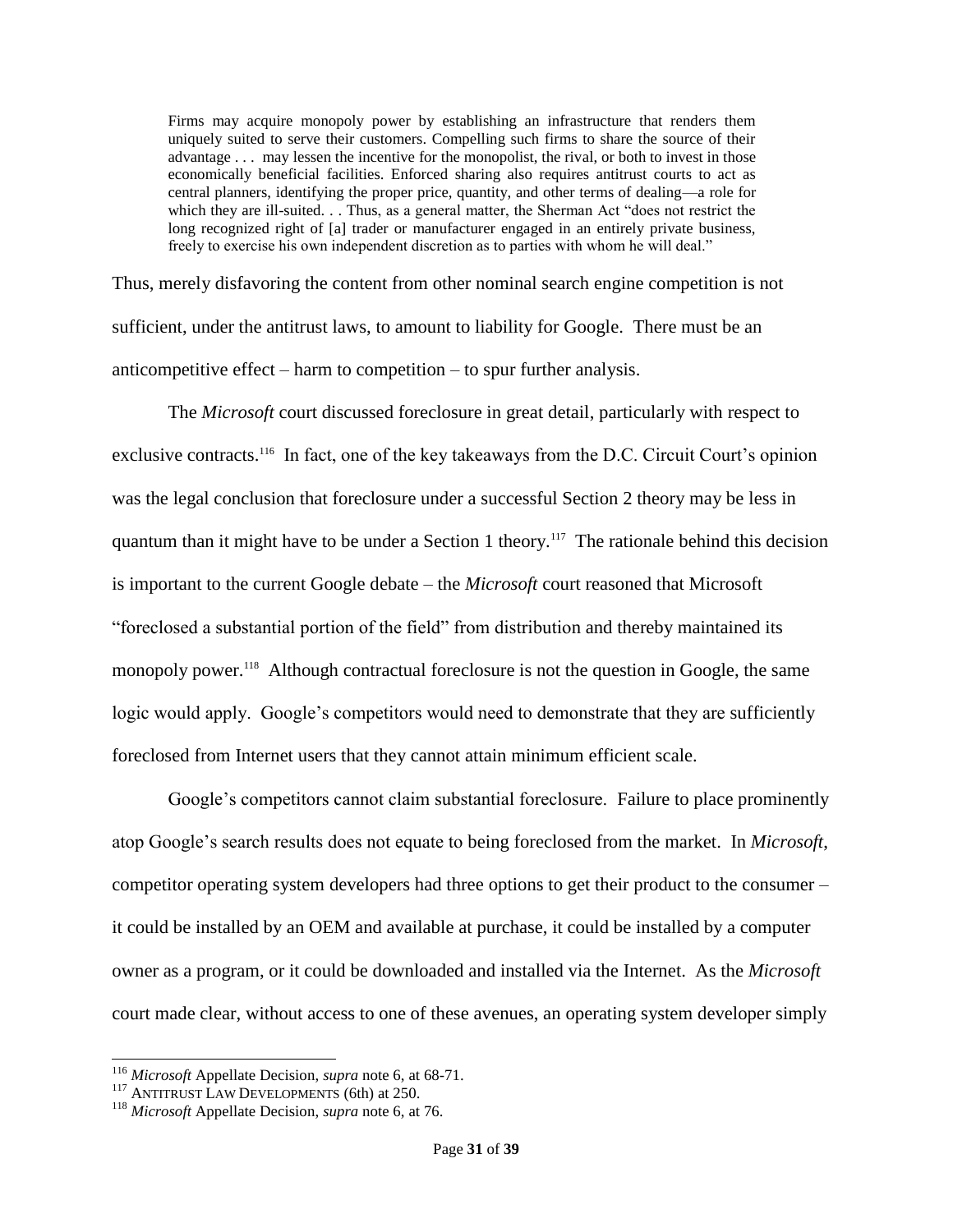had no ability to bring his product to market. The same is simply not true for Internet content. This paper has numerous factors demonstrating that Google is not essential for either content developers or advertisers including: the abundance of search engine options; the numerous other means for advertisers to reach the market; comparatively easy entry into the market; lack of consumer lock-in; ability and propensity of consumers to utilize more than one search engine at a time; and the emergence of non-traditional search providers, such as Facebook and Twitter.

Microsoft proactively, and intentionally, took steps to limit consumers' options for operating systems and browsers. This affected not only consumer experience with Microsoft products, but with computers as a whole. Computers carrying Windows arrived with IE not only installed, but with code so commingled that it was impossible to remove. Even the most sophisticated computer user would not have been able to install a different browser without completely destroying the operating system. Google, on the other hand, retains users by continually improving upon the best mousetrap out there. Even if Google does place its content more prominently in its search results, this is not analogous to commingling operating system and browser code. A user can easily navigate away from Google, and an advertiser can seek other avenues to display his product. In fact, one study shows that even though Gmail appears more prominently than competitors' email options in Google search results, almost twice as many users click on the second listing (Yahoo Mail) than on Gmail – demonstrating that users know how to use search engines.<sup>119</sup> It is hardly a case of antitrust foreclosure when a competitor appears right below a dominant firm and receives more traffic.

Most importantly, Microsoft offered absolutely no justification for these tactics. Commingling code was a naked, deliberate attempt to restrict competitors' access to the market.

<sup>119</sup> See Benjamin Edelman & Benjamin Lockwood, *Measuring Bias in "Organic" Search*, available at http://www.benedelman.org/searchbias/.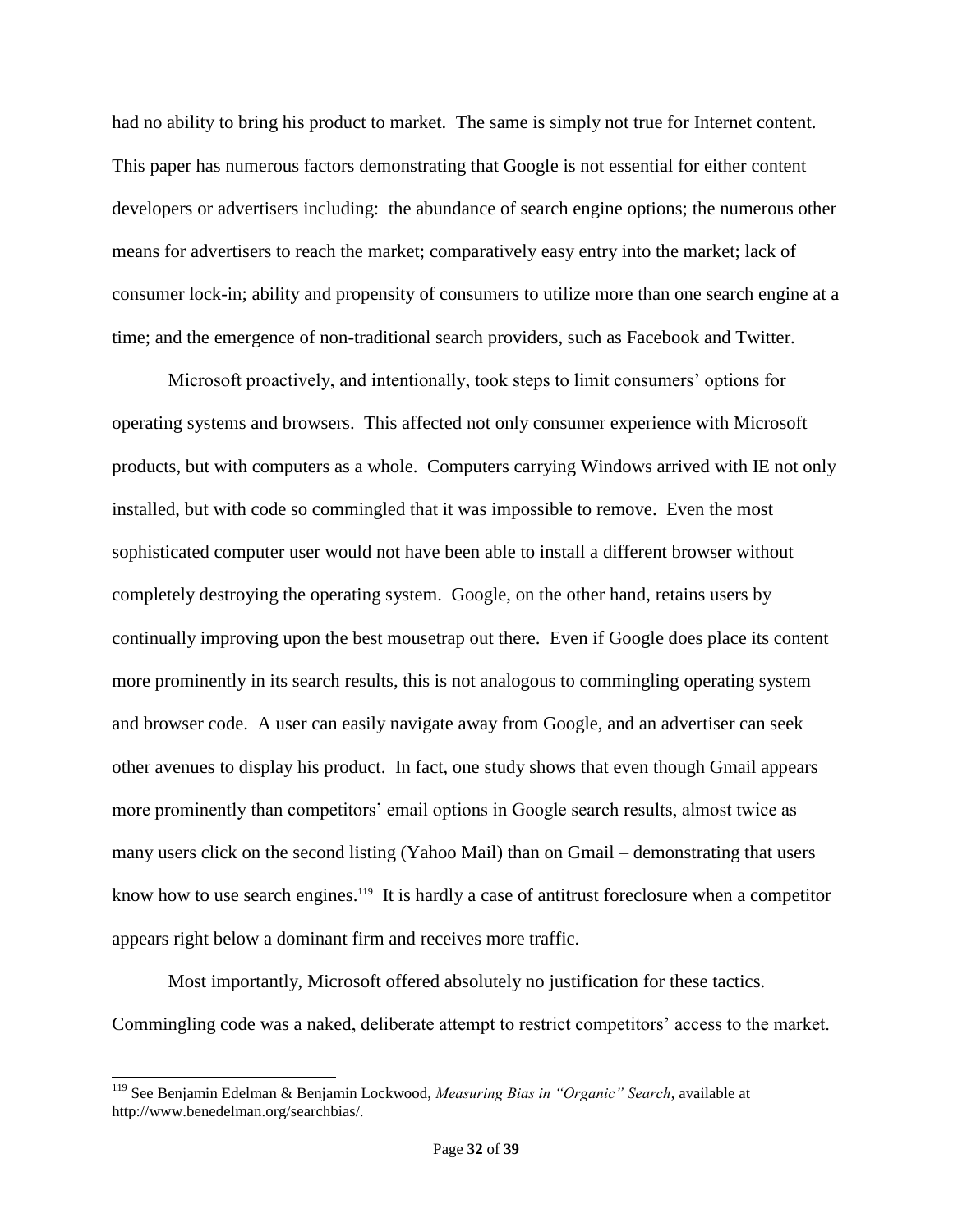When Google provides search results, the goal is not to render a competitor better or worse off – the goal is to provide the most relevant information, as quickly as possible, in the most digestible format possible. This is what consumers want. The very nature of the market requires this adherence to consumer demand. An inaccurate or slow search engine quickly becomes the next Lycos or Altavista.

In the final analysis, the case for demonstrating an antitrust violation is weak at best. Microsoft's competitors were harmed by its conduct, but the Department of Justice successfully and convincingly demonstrated how this harm to competitors led directly to harm to competition. The monopoly maintenance of the dominant operating system developer through exclusionary contracts, code manipulation, and deceitful practices left the consumer with more expensive, lower quality products and no reliable alternative. With Google, the only potentially-aggrieved entities are Google's competitors, but the adverse impact on consumers is clearly absent. Despite the many opportunities, Google's critics have failed to demonstrate harm to consumers or competition, or explain why it is that these numerous competitors are incapable of attracting users in a market with zero switching costs and high mobility.

*B. Considering Google's Countervailing Procompetitive Justifications and Weighing them against the Purported Harm to Competition*

The hypothetical case against Google does compare favorably to the case against Microsoft in one respect. The D.C. Circuit's ruling on Microsoft's integration of Internet Explorer into its operating system proclaimed that a full blown rule of reason analysis is necessary.<sup>120</sup> The court acknowledged that integration is often a good thing. It is essential that antitrust regulation not "chill" or "stifle" innovation.<sup>121</sup> Integration under the guidance of Microsoft – perhaps the only part of the opinion to truly merit comparison to Google – makes at

<sup>120</sup> *Microsoft* Appellate Decision, *supra* note 6, at 94-95.

<sup>&</sup>lt;sup>121</sup> Berkey Photo v. Eastman Kodak Co., 603 F.2d 263, 282-83 (2d. Cir. 1979).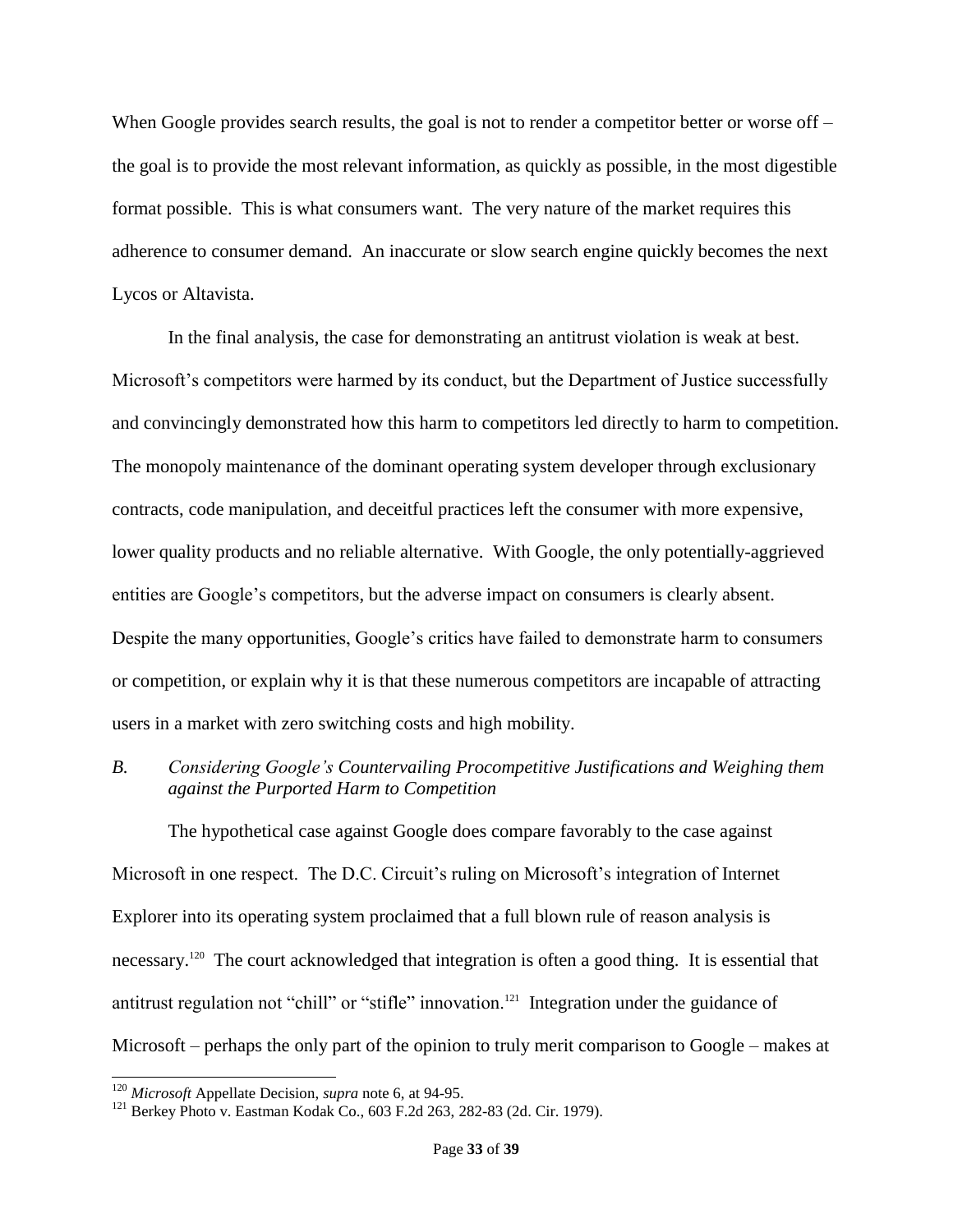least one standard clear: when we evaluate the potential for competitive harm in innovation industries, we must weigh the benefit conferred by the practice in question against the harm it allegedly inflicts.

Showing monopoly power and exclusionary effect is not the end of the analysis. Recall that in *Microsoft*, the D.C. Circuit assessed whether Microsoft had asserted a non-pretextual procompetitive justification for the challenged practice.<sup>122</sup> And, where Microsoft met that burden, it prevailed, causing one commentator to exclaim "in no instance did the court explicitly balance the anticompetitive harm and the procompetitive justification."<sup>123</sup> A brief review of Google's practices demonstrates a clear procompetitive justification.

At its core the critics are complaining about how Google adjusts its algorithm. There are two principal drivers for changes in algorithms. First, Google and all search providers face a continual onslaught from spammers and others who would prey on consumers through deception, fraud or other egregious conduct. Google's careful control of the algorithm is the first line of defense for consumers. Changing the algorithm prevents spammers from inundating users with unwanted search results. Second, search is not perfect. There are always new ways to gather, index, interpret, and deliver information, and algorithmic changes are necessary to bring advances in search to the consumer.

In spite of the intense scrutiny there is little evidence that changes in the algorithm have been pretextual or targeted at harming rivals. Google makes hundreds of changes to its algorithm each month. To provide insight into the breadth and importance of these changes and to provide more transparency into the system, Google has begun publishing the changes.<sup>124</sup> In

<sup>122</sup> *Microsoft* Appellate Decision, *supra* note 6, at 58-59.

<sup>123</sup> Spencer Weber Waller, *The Past, Present, and Future of Monopolization Remedies*, 76 ANTITRUST L.J. 11, 23 (2009).

<sup>124</sup> Inside Search: Google Search Blog, *available at* http://insidesearch.blogspot.com/.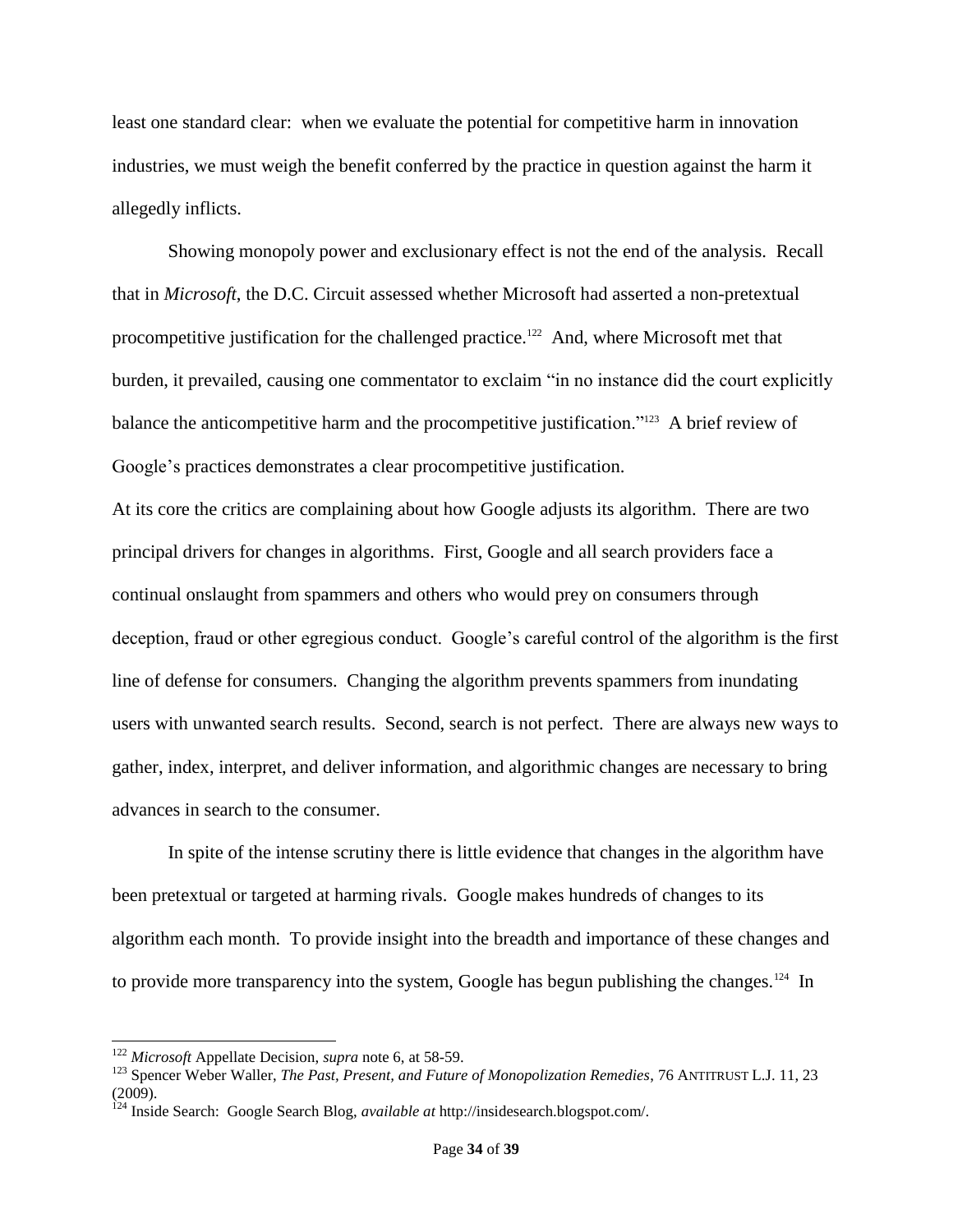February, 2012 alone Google made 40 changes to its algorithm.<sup>125</sup> Some of these could be described as mundane (such as adjusting the thumbnail size) but others are obviously important to improving the user search experience. Take a change in the ranking of YouTube videos to better reflect locally relevant information, or an improvement in detecting official pages. Both of these changes benefit the end user immensely, and have clear procompetitive justifications.

Others question the occasions where Google includes its own content in its search results. There are also consumer-friendly, procompetitive reasons for Google's inclusion of its own content in this fashion. Critics attempt to portray this as an expansion into vertical search categories, thereby posing a threat to competitors who focus narrowly in the search space. This has been a refrain echoed by the likes of Foundem and Nextag (against Google Shopping), Yelp and TripAdvisor (against Google Places) and Kayak (against Google Fight). However, the notion of vertical search is artificial – information is information. Google's job is to connect the user to the information, and may employ a variety of services to achieve this goal. Vertical search silos are just filtered displays of information that provides a lens to guide the search user. Critics of Google's expansion into vertical search silos often focus their ire on Universal Search, in which Google combines relevant information from a variety of different lens into one digestible result. Google Executive Chairman Eric Schmidt explains the disconnect in the discussion of vertical search:<sup>126</sup>

What is crucial to understand is that universal search results are *not* separate "products and services" from Google. Rather, the incorporation of thematic and conventional results in universal search reflects Google's effort to connect users to the information that is most responsive to their queries. Because of this, the question of whether we "favor" our "products and services" is based on an inaccurate premise. These universal search results *are* our search service—they are not some separate "Google content" that can be "favored."

l

<sup>&</sup>lt;sup>125</sup> http://insidesearch.blogspot.com/2012/02/search-quality-highlights-40-changes.html.

<sup>&</sup>lt;sup>126</sup> Response of Eric Schmidt, Executive Chairman of Google, Inc. before the Senate Judiciary Committee, response to Senator Kohl, Question no. 2, September 21, 2011.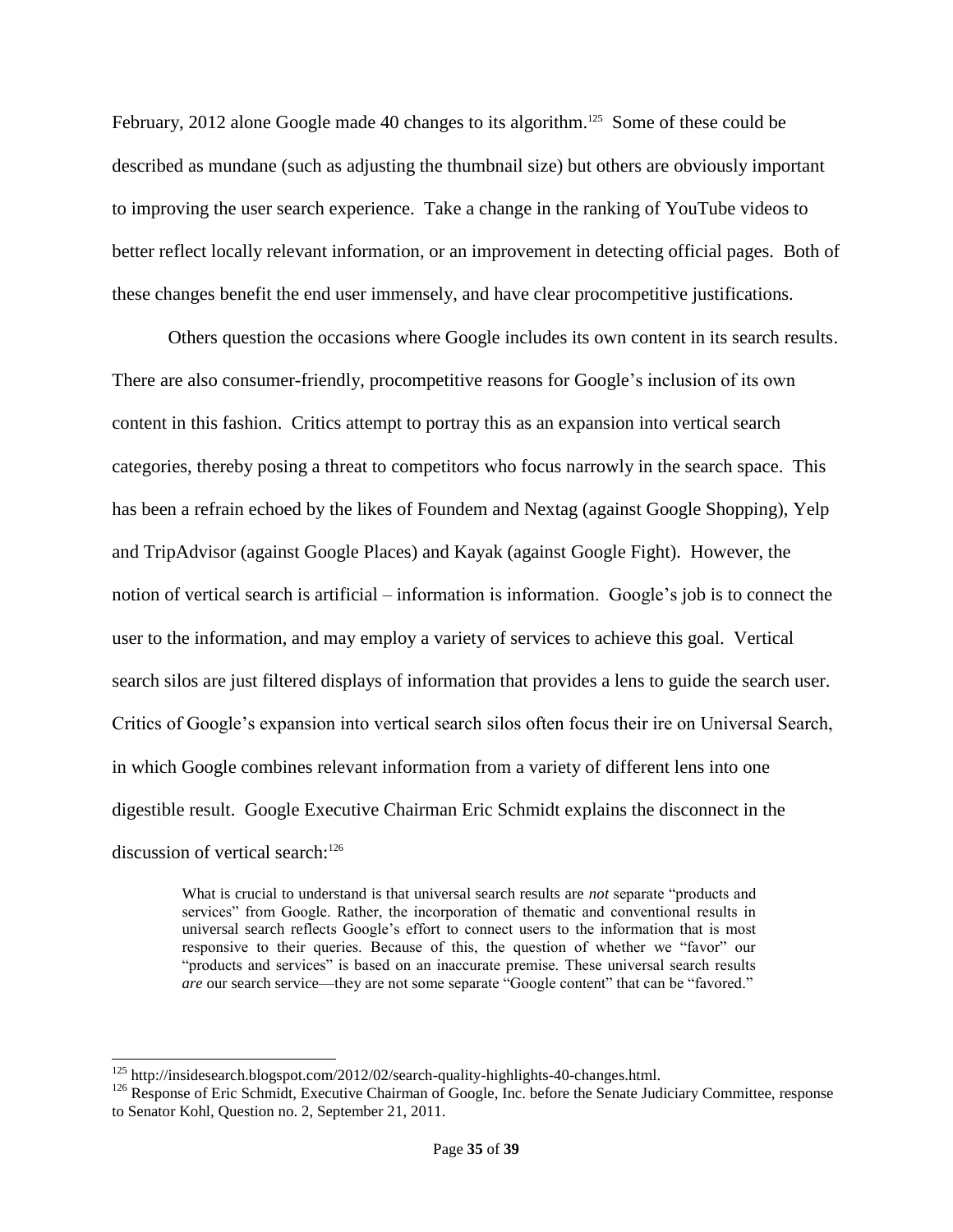This is a long way of saying that Google has a reason for organizing the information it displays in its search results. And this reason is not related to marginalizing competitors – instead, it is aimed at improving the user experience. Google's goal is to connect people with information. This can be achieved in a variety of ways, including connecting a user to other sources that have the information (other websites) or providing the information directly. By providing its own content, Google can more quickly and directly provide the most relevant answers – precisely what all search engines strive to do. Take Google Maps, for example. Because it is integrated, Google can access the information more directly. In this case, integration actually enables a host of functions that would be hard or impossible with outside content.

Those looking for verification that the approach of compiling information in a more digestible manner need only look to Google's competitors. Bing and Yahoo! display search results in "one boxes" as well, showing their belief that the results are useful for consumers. This is not pretextual assertion, or a meaningless claim – Google, like other search engines, recognizes the need to continually refine its product.

Google Executive Chairman Eric Schmidt explained the challenge facing Google search engineers. There are times when Google is very confident that it knows precisely what a user wants, and can most accurately and quickly provide that information directly from Google source without requiring the user to click on another link. For instance, "for certain types of queries, such as stock quotes and weather forecasts, our studies show that users like direct answers."<sup>127</sup> It would be antithetical to the purpose of search to require Google to complicate the process by directing a user to an unnecessary third party content provider's link. Users do not want complicated or cumbersome search engines; they want information quickly. And if a user is

 $127$  Response of Eric Schmidt, Executive Chairman of Google, Inc. before the Senate Judiciary Committee, response to Senator Kohl, Question no. 1, September 21, 2011.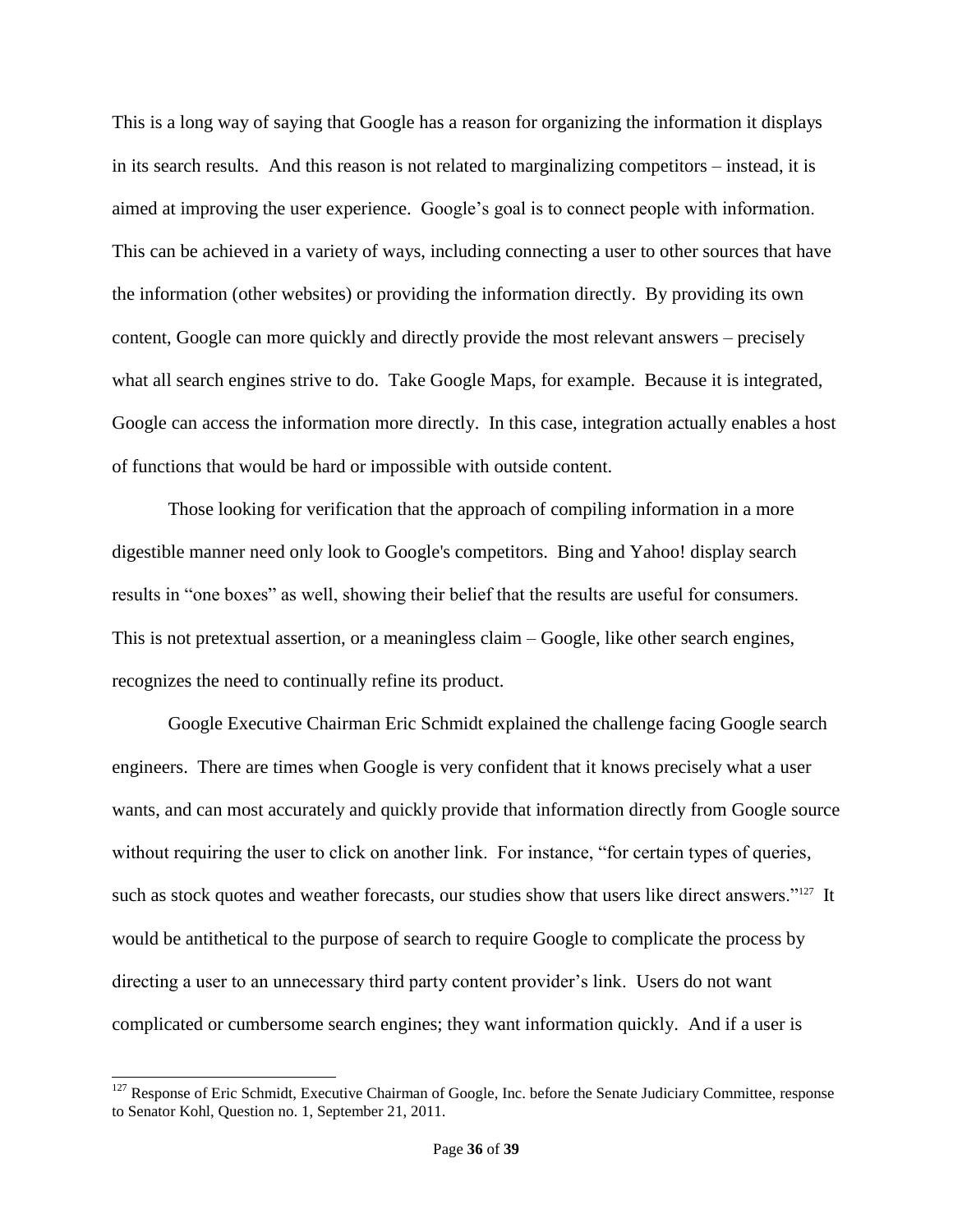looking for a precise result, an easy adjustment to the search term (add "MapQuest" to the search, for example) makes it readily accessible, as does simply typing www.mapquest.com in the address bar before searching. Notably, Google is not alone in choosing to provide answers when it deems an answer most appropriate – Bing and Yahoo perform the same service.

Similarly, allegations that Google restricts use of its mobile Android operating system by requiring they run Google products or Google search are factually mistaken.<sup>128</sup> Google does not condition use of Android on use of any other Google product. The platform has some minimum compatibility requirements, as it must in order to ensure operability, but developers can easily adapt to these basic requirements. The pre-installation of an app (such as Google Places) on an Android device reflects a choice by the distributor. This is a feature – not a bug – as "users of the Google Places app benefit from functionality that comes with using the Google Places app on a mobile operating system because the app uses information about the user's location to help the user find nearby local businesses."<sup>129</sup>

There are also those that assert that Google traps users by offering them a host of free products, and then integrating these products into search. For instance, Microsoft's Vice President and Deputy General Counsel Dave Heiner opined that "Google's business is helped along by significant network effects (just like the PC operating system business)."<sup>130</sup> Of course, Microsoft's chief competition counsel followed up this allegation with the disclaimer that "Nor should firms be punished just because a particular business practice may harm a rival—

<sup>128</sup> *See, e.g.*, Senator Grassley's first question to Susan Creighton, Sen. Grassley's Questions for the Record for Susan Creighton, Senate Judiciary Committee, September 21, 2011.

<sup>&</sup>lt;sup>129</sup> Response of Susan Creighton, Wilson Sonsini Goodrich & Rosati, Sen. Grassley's Questions for the Record for Susan Creighton, Senate Judiciary Committee, September 21, 2011.

<sup>130</sup> Dave Heiner, Competition Authorities and Search, Microsoft on the Issues, Feb. 26, 2010, *available at*  http://blogs.technet.com/b/microsoft\_on\_the\_issues/archive/2010/02/26/competition-authorities-and-search.aspx.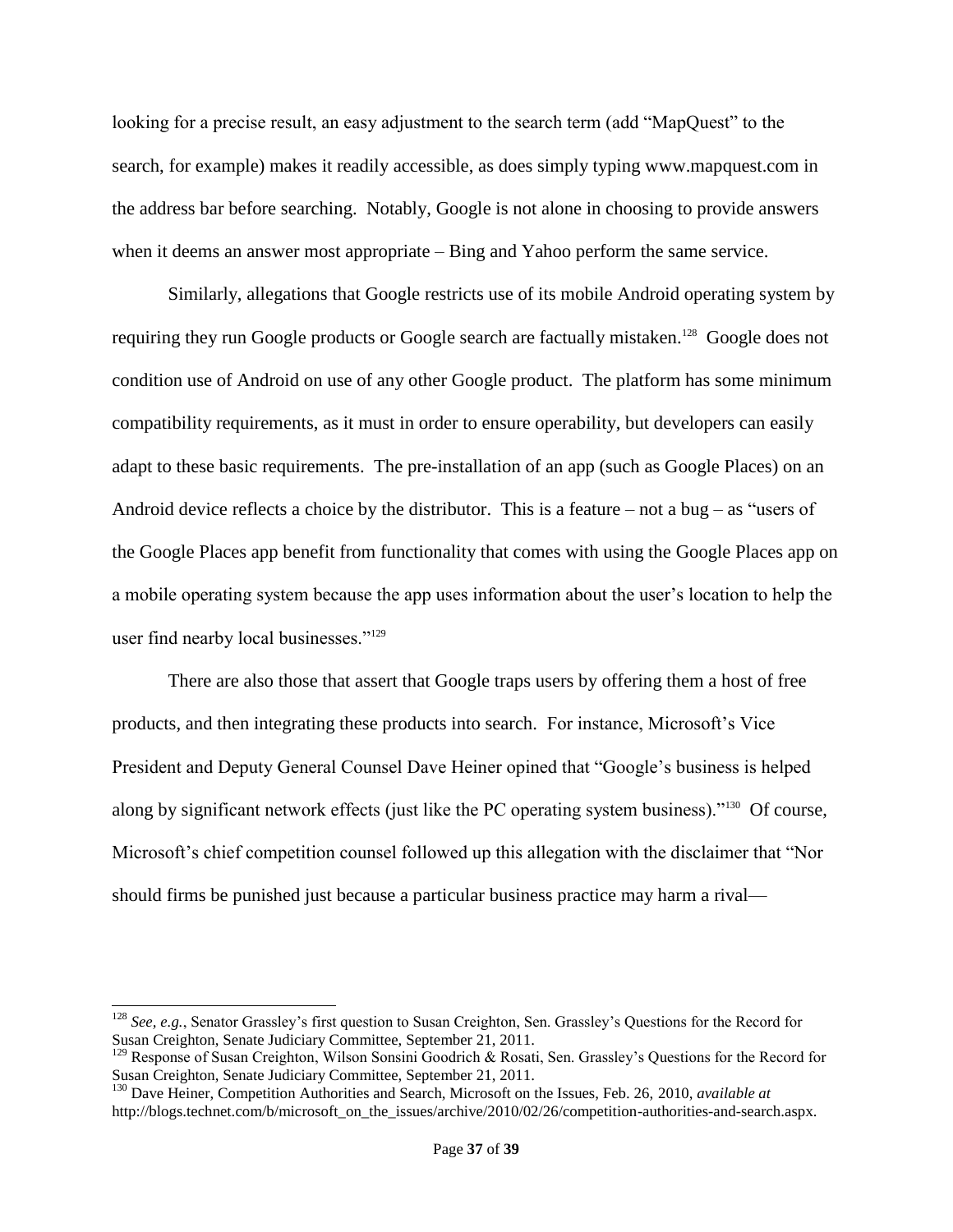competition on the merits can do that, too. That is a position that Microsoft has long espoused, and we're sticking to it."<sup>131</sup>

The procompetitive justifications for this practice should be self-apparent. Google operates on the principal of loyalty, not lock-in. Consumers can come and go as they please, and Google strives to keep them on their content by providing the best content, not restricting their access to competitors. Not only does Google refrain from creating artificial barriers to customer migration as Microsoft did, but Google actually facilitates consumer ability to move freely about different products on the web.

#### **CONCLUSION**

*Microsoft* is a landmark case in antitrust law both for the § 2 roadmap it provides, and for the questions it raises. What is clear after *Microsoft* is that actions taken by a monopolist controlling over 90% of a relevant product market characterized by nearly insurmountable entry barriers to deter the possibility of new entrants will be deemed an illegal maintenance of monopoly power if there are no procompetitive justifications to offset the blatant harm to competition. What is not clear is precisely how much market power a dominant firm may have, how open the relevant product market can be to new entrants, how narrowly a market may be defined in a constantly changing industry, and how a court will struggle with the balance of legitimate procompetitive justifications for questionable conduct. *Microsoft* might have laid out the legal standard, the framework, and even some clear line-drawing regarding certain facts, but the relevant question in assessing Google is how this standard applies to the novel set of facts present in the search industry. It is not enough for Google's competitors – including Microsoft – to point to networks effects or perceived market dominance and presume that this mandates a